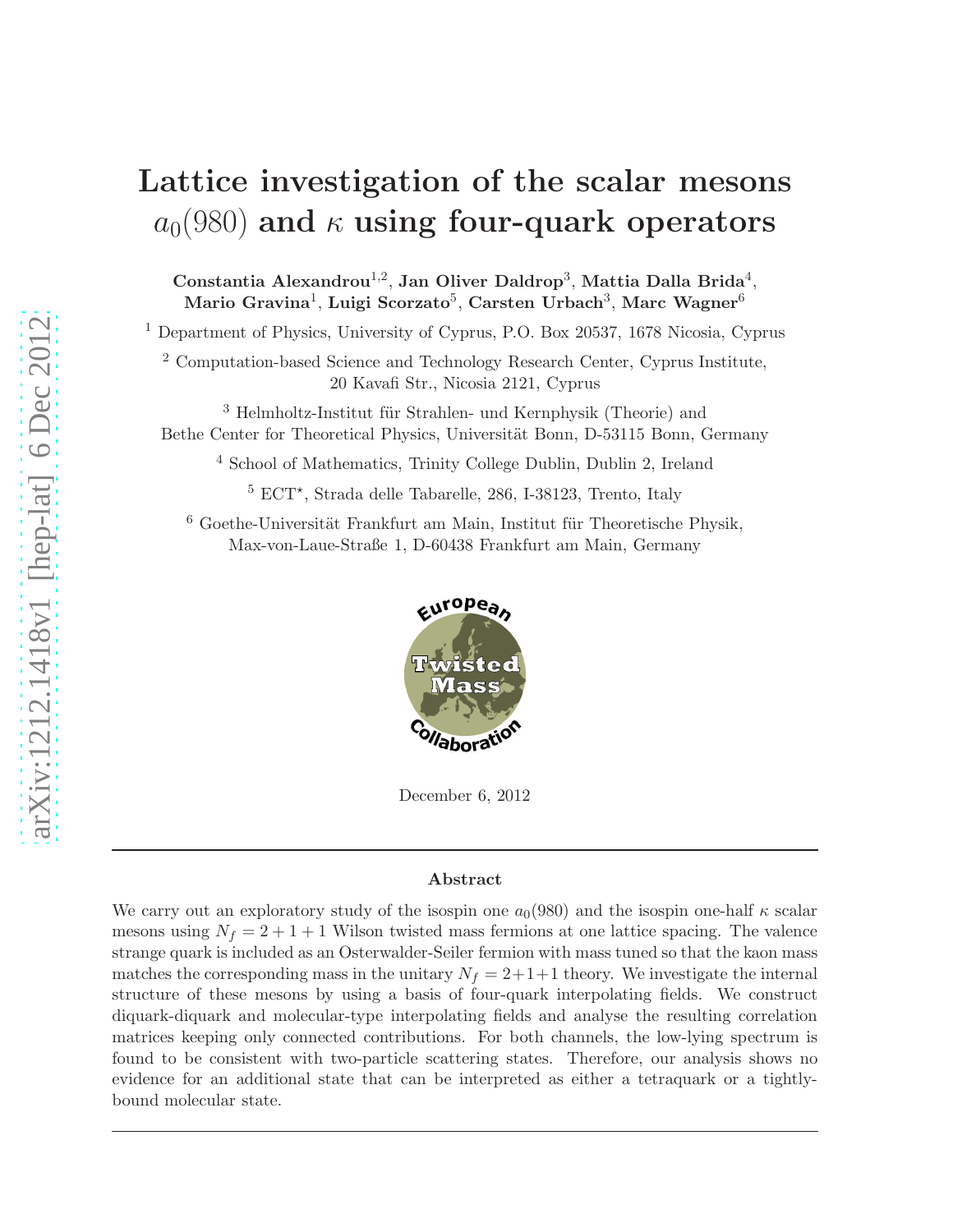## 1 Introduction

The Naive Quark Model (NQM) is – despite its simplicity – surprisingly successful in qualitatively describing the experimentally observed meson and baryon spectrum. This success has led us to think of mesons and baryons as  $q\bar{q}$  and  $qqq$  bound states, respectively. In particular, no mesonic state incompatible with the quantum numbers of a  $q\bar{q}$  system has been confirmed, yet. However, there are a few exceptions [\[1,](#page-19-0) [2\]](#page-19-1) which cannot be described in the NQM. One prominent example is the Roper resonance, another not less prominent one is the presence of too many scalar states (i.e with quantum numbers  $J^{PC} = 0^{++}$ ) with mass below 2 GeV as compared to the expectation from the NQM. These scalars are the  $f_0(600)$  or  $\sigma$ ,  $f_0(980)$ ,  $f_0(1370)$ ,  $f_0(1500)$ and  $f_0(1710)$  with isospin 0, the  $K_0^*(800)$  or  $\kappa$  and  $K_0^*(1430)$  with isospin 1/2, and the  $a_0(980)$ and  $a_0(1450)$  with isospin 1.

This excess of states compared to the NQM expectation suggests that the picture of mesons as  $q\bar{q}$  bound states is too simplistic and it has to be complemented by other quarkonic and gluonic structures. Consequently, it has been speculated that some of these particles are tetraquark states, i.e. bound states of two quarks and two antiquarks, or predominantly gluonic in na-ture. For example, according to one favoured interpretation [\[2\]](#page-19-1), the states  $f_0(1370)$ ,  $f_0(1710)$ ,  $K_0^*(1430)$  and  $a_0(1450)$  might indeed have dominant  $q\bar{q}$  components, as expected in the NQM but the state  $f_0(1500)$  might be, predominantly, the lightest  $(0^{++})$  glueball [\[3\]](#page-19-2), and the lightest of the scalar states might constitute a nonet with a dominant tetraquark contribution [\[4,](#page-19-3) [5,](#page-19-4) [1,](#page-19-0) [6,](#page-19-5) [7,](#page-19-6) [8\]](#page-19-7). While such an interpretation is adopted by other authors, e.g. [\[9\]](#page-19-8), there are also different scenarios discussed in the literature, as for example in [\[10,](#page-19-9) [11\]](#page-20-0).

Experimentally, many of the aforementioned scalar resonances are difficult to resolve as they have large decay widths and several decay channels that sometimes open up only within a short energy interval. The question whether a physical state is dominated by a  $q\bar{q}$ , a tetraquark, a glueball or other hybrid wavefunctions is then typically investigated through the analysis of its production and decay modes. These are directly accessible in experiments and can be often measured rather accurately. This justifies the high experimental activity [\[11,](#page-20-0) [12\]](#page-20-1) in investigating the composition of these states. It is thus crucial to develop a deeper theoretical understanding for the internal structure of these states.

A theoretical understanding from first principles requires a non-perturbative method. Since Quantum Chromodynamics (QCD) is the theory of strongly coupled quarks and gluons, such a non-perturbative method is provided by lattice QCD. But investigating the states in lattice QCD is also a challenging endeavour: the distinction between scattering states, resonances and bound states is subtle on a Euclidean lattice with finite spacetime volume. In fact, there is no continuum spectrum in a finite spatial volume and the Hamiltonian has only discrete eigenvalues. In order to disentangle these different physical phenomena it is necessary to study the volume dependence of the discrete eigenvalues of the Hamiltonian [\[13,](#page-20-2) [14,](#page-20-3) [15,](#page-20-4) [16\]](#page-20-5). In particular, the coefficients of the large volume expansion of the discrete eigenvalues are related to the phase shifts of the scattering process. Moreover, as the volume increases, the eventual resonances produce "avoided level crossings" of eigenvalues <sup>[1](#page-1-0)</sup>.

This method requires the extraction of more than the ground state in a channel with given quantum numbers. These excited states are increasingly difficult to extract with sufficient

<span id="page-1-0"></span><sup>&</sup>lt;sup>1</sup>Note, however, that also the threshold may display the same phenomenon [\[17\]](#page-20-6).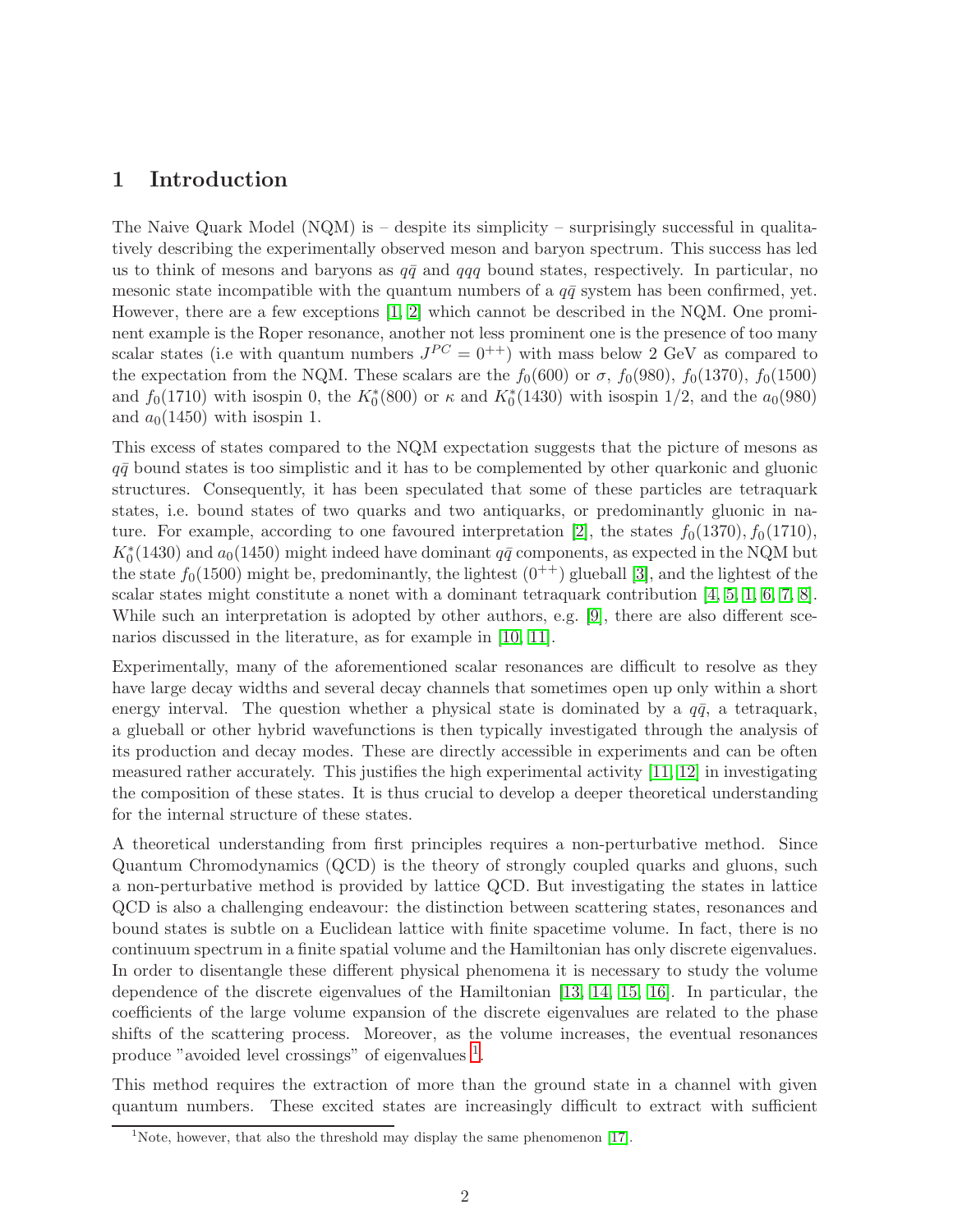precision, even though the field has recently seen tremendous progress in the methodology. An additional complication is the appearance of fermionic disconnected contributions, which are notoriously noisy. Therefore, the available lattice results on scalar mesons and possibly existing tetraquark states are still limited (cf. e.g. [\[18,](#page-20-7) [19,](#page-20-8) [20,](#page-20-9) [21,](#page-20-10) [22,](#page-20-11) [23,](#page-20-12) [24,](#page-20-13) [25\]](#page-20-14)). Certainly more and in particular independent investigations are needed to gain a better understanding of these scalar states.

In this paper we perform an exploratory study of the  $a<sub>0</sub>(980)$  and the  $\kappa$  using Wilson twisted mass fermions. It is the first study of this kind with  $N_f = 2 + 1 + 1$  dynamical quark flavours, using gauge configurations provided by the European Twisted Mass (ETM) collaboration [\[26,](#page-20-15) [27,](#page-20-16) [28,](#page-21-0) [29\]](#page-21-1). Note that in particular the dynamical strange quark might be important for studying scalar resonances. In this exploratory investigation we address the question, whether or not these states could be consistent with a tetraquark or a molecule interpretation. We focus on the precise computation of correlation functions of operators with quantum numbers of the  $a_0(980)$  and  $\kappa$  mesons using four quark interpolating fields ignoring fermionic disconnected contributions. The latter implies that there is no mixing among four quark, two-quark and gluonic states. Apart from obvious technical advantages and having a testbed of our method, there is another important reason for working in this approximation: in [\[20\]](#page-20-9) bound states close to threshold in the  $I = 0$  and the  $I = 1/2$  channels have been found in the same approximation. These bound states, found in addition to the expected scattering states, were interpreted as a possible indication for a tetraquark nature of the corresponding states. In our study, performed with a similar operator basis, but a different lattice discretisation, we do not observe such a bound state in the  $I = 1/2$  channel. Moreover, we also do not observe it in the  $I = 1$  channel, which was not considered in [\[20\]](#page-20-9). Note that parts of this work have recently been presented in a conference proceeding [\[30\]](#page-21-2).

The reason for focussing on the  $a_0$  and the  $\kappa$  are the following: the  $a_0$  has isospin  $I = 1$ , i.e. when choosing  $I_z = \pm 1$  only a single disconnected contribution is ignored. The  $\kappa$  meson, on the other hand, mixes only with the  $K + \pi$  channel.

The paper is organised as follows: in section [2](#page-2-0) we introduce the lattice formulation followed by a discussion of the operator basis in section [3;](#page-5-0) the results of our study are discussed in section [4](#page-12-0) and we conclude in the last section.

## <span id="page-2-2"></span><span id="page-2-0"></span>2 Lattice setup

#### 2.1 Lattice actions

This work is based on gauge link configurations generated by the ETM collaboration [\[26,](#page-20-15) [27,](#page-20-16) [28,](#page-21-0) [29\]](#page-21-1) with the Iwasaki gauge action [\[31\]](#page-21-3) and  $N_f = 2 + 1 + 1$  flavours of twisted mass quarks.

The light degenerate  $(u, d)$  quark doublet is described by the standard Wilson twisted mass action [\[32\]](#page-21-4),

<span id="page-2-1"></span>
$$
S_{\text{light}}[\chi^{(l)}, \bar{\chi}^{(l)}, U] = a^4 \sum_x \bar{\chi}^{(l)}(x) \Big( D_{\text{W}}(m_0) + i\mu \gamma_5 \tau_3 \Big) \chi^{(l)}(x), \tag{1}
$$

while for the heavy  $(c, s)$  sea quark doublet the twisted mass formulation for non-degenerate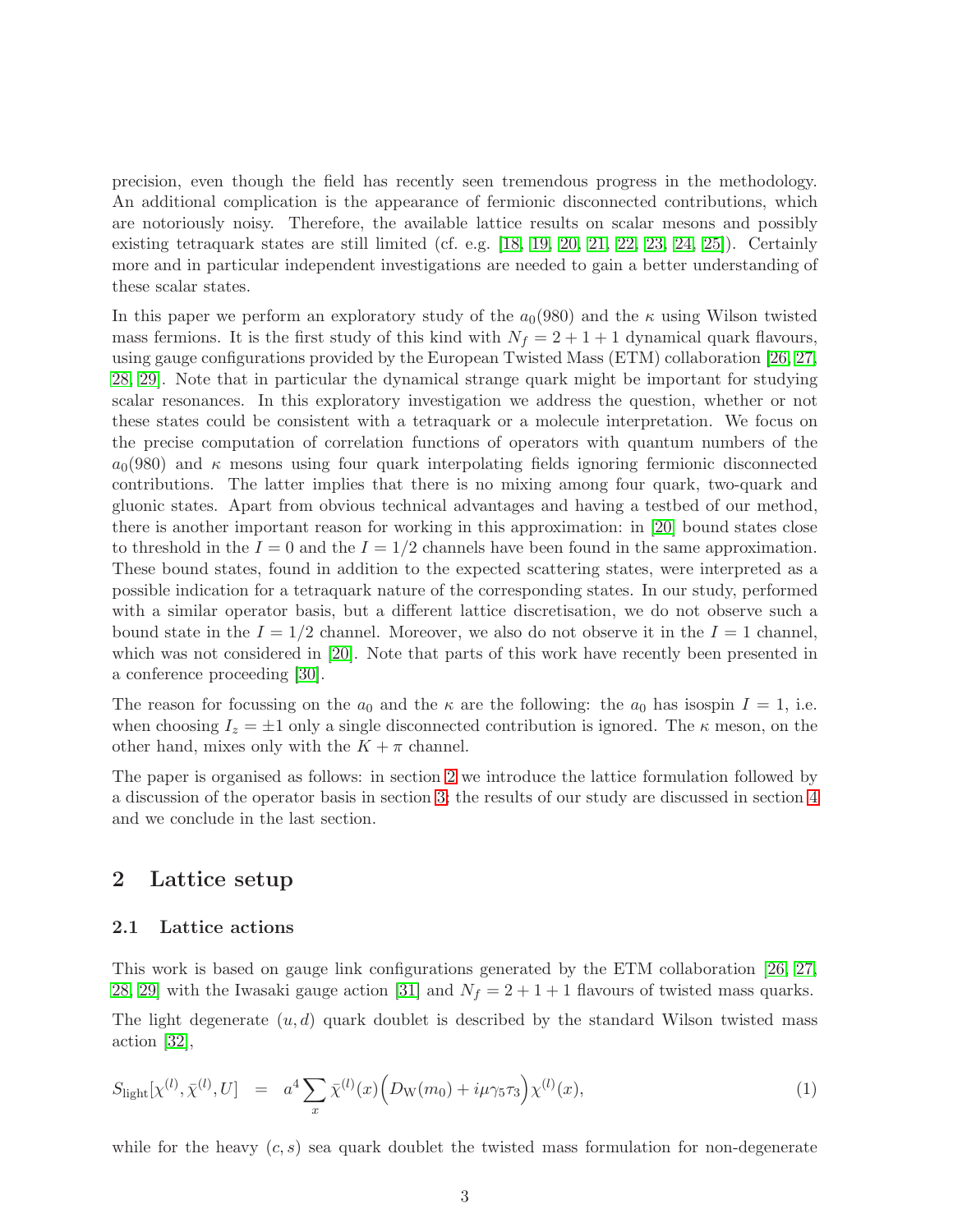quarks of [\[33\]](#page-21-5) has been used,

<span id="page-3-0"></span>
$$
S_{\text{heavy}}[\chi^{(h)}, \bar{\chi}^{(h)}, U] = a^4 \sum_{x} \bar{\chi}^{(h)}(x) \Big( D_{\text{W}}(m_0) + i\mu_{\sigma} \gamma_5 \tau_1 + \tau_3 \mu_{\delta} \Big) \chi^{(h)}(x). \tag{2}
$$

In both cases  $D_W$  denotes the standard Wilson Dirac operator,

$$
D_{\mathcal{W}}(m_0) = \frac{1}{2} \Big( \gamma_\mu \Big( \nabla_\mu + \nabla_\mu^* \Big) - a \nabla_\mu^* \nabla_\mu \Big) + m_0, \tag{3}
$$

while  $\chi^{(l)} = (\chi^{(u)}, \chi^{(d)})$  and  $\chi^{(h)} = (\chi^{(c)}, \chi^{(s)})$  are the quark fields in the so-called twisted basis. For reasons explained in [\[34\]](#page-21-6) the same value of the standard quark mass parameter  $m_0$  has been used in both sectors.

When tuning the theory to maximal twist, automatic  $\mathcal{O}(a)$  improvement for physical quantities applies [\[33,](#page-21-5) [35\]](#page-21-7). This tuning has been done by adjusting  $m_0$  such that the PCAC quark mass in the light quark sector vanishes (cf. [\[28\]](#page-21-0) for details).

At maximal twist in a massless quark renormalisation scheme the renormalised quark masses are related to the bare parameters  $\mu_{\sigma}$  and  $\mu_{\delta}$  by

$$
m_s^R = Z_P^{-1} \left( \mu_\sigma - \frac{Z_P}{Z_S} \mu_\delta \right) , \qquad m_c^R = Z_P^{-1} \left( \mu_\sigma + \frac{Z_P}{Z_S} \mu_\delta \right)
$$
 (4)

[\[33\]](#page-21-5), where  $Z_P$  and  $Z_S$  are the renormalisation constants of the non-singlet pseudoscalar and scalar densities. In our simulations the values of  $\mu_{\sigma}$  and  $\mu_{\delta}$  have been adjusted by requiring that the resulting lattice kaon and D meson masses approximately assume their physical values [\[28,](#page-21-0) [36,](#page-21-8) [37\]](#page-21-9).

For the computation of observables we use a twisted mass discretisation for valence  $s$  quarks, which is different from the sea s quarks [\(2\)](#page-3-0). It is given by [\(1\)](#page-2-1) with  $\chi^{(l)} \to \chi^{(s)} = (\chi^{(s^+)} , \chi^{(s^-)} )$ and  $\mu_l \to \mu_s$ . We do this, to avoid the problem of mixing between s and c quarks, which is discussed in detail in  $[36, 37]$  $[36, 37]$ . Note that there are two possibilities to realize a valence s quark,  $\chi^{(s^+)}$  and  $\chi^{(s^-)}$ , which differ in the sign of the twisted mass term,  $\pm i\mu_s\gamma_5$ . Strategies and consequences of choosing  $s^+$  or  $s^-$  are discussed in detail in sections [3.1.2](#page-8-0) and [3.2.2.](#page-10-0) The bare strange quark mass  $\mu_s$  has been chosen such that kaon masses computed within this mixed action setup with flavour structure  $\bar{s}^+d$  and  $\bar{s}^-u$  (which are degenerate and known to have less discretisation errors than their  $\bar{s}^+u$  and  $\bar{s}^-d$  counterparts [\[40,](#page-21-10) [41,](#page-21-11) [42\]](#page-21-12)) agree with kaon masses computed in the unitary setup [\[36,](#page-21-8) [37\]](#page-21-9), i.e. using [\(2\)](#page-3-0) also for valence s quarks.

In this work we consider six gauge link ensembles with simulation parameters given in Table [1.](#page-4-0) They differ in the space-time volume  $(L/a)^3 \times T/a$  and in the light  $u/d$  quark mass  $\mu_l$ . The lattice spacing  $a \approx 0.086$  fm is the same for all ensembles. More details regarding these ensembles can be found in [\[28\]](#page-21-0).

The discussion of meson and four-quark creation operators (cf. section [3\)](#page-5-0) and their quantum numbers is more convenient with quark fields in the "physical basis",  $(u, d)$  and  $(s^+, s^-)$ . This physical basis is related to the "twisted basis"  $(\chi^{(u)}, \chi^{(d)})$  and  $(\chi^{(s^+)}, \chi^{(s^-)})$  introduced in [\(1\)](#page-2-1) and [\(2\)](#page-3-0) according to

$$
\left(\begin{array}{c}\nu\\d\end{array}\right) = e^{i\gamma_5\tau_3\omega/2}\left(\begin{array}{c}\chi^{(u)}\\ \chi^{(d)}\end{array}\right) , \quad \left(\begin{array}{c}\ns^{+}\\s^{-}\end{array}\right) = e^{i\gamma_5\tau_3\omega/2}\left(\begin{array}{c}\chi^{(s^{+})}\\ \chi^{(s^{-})}\end{array}\right),\tag{5}
$$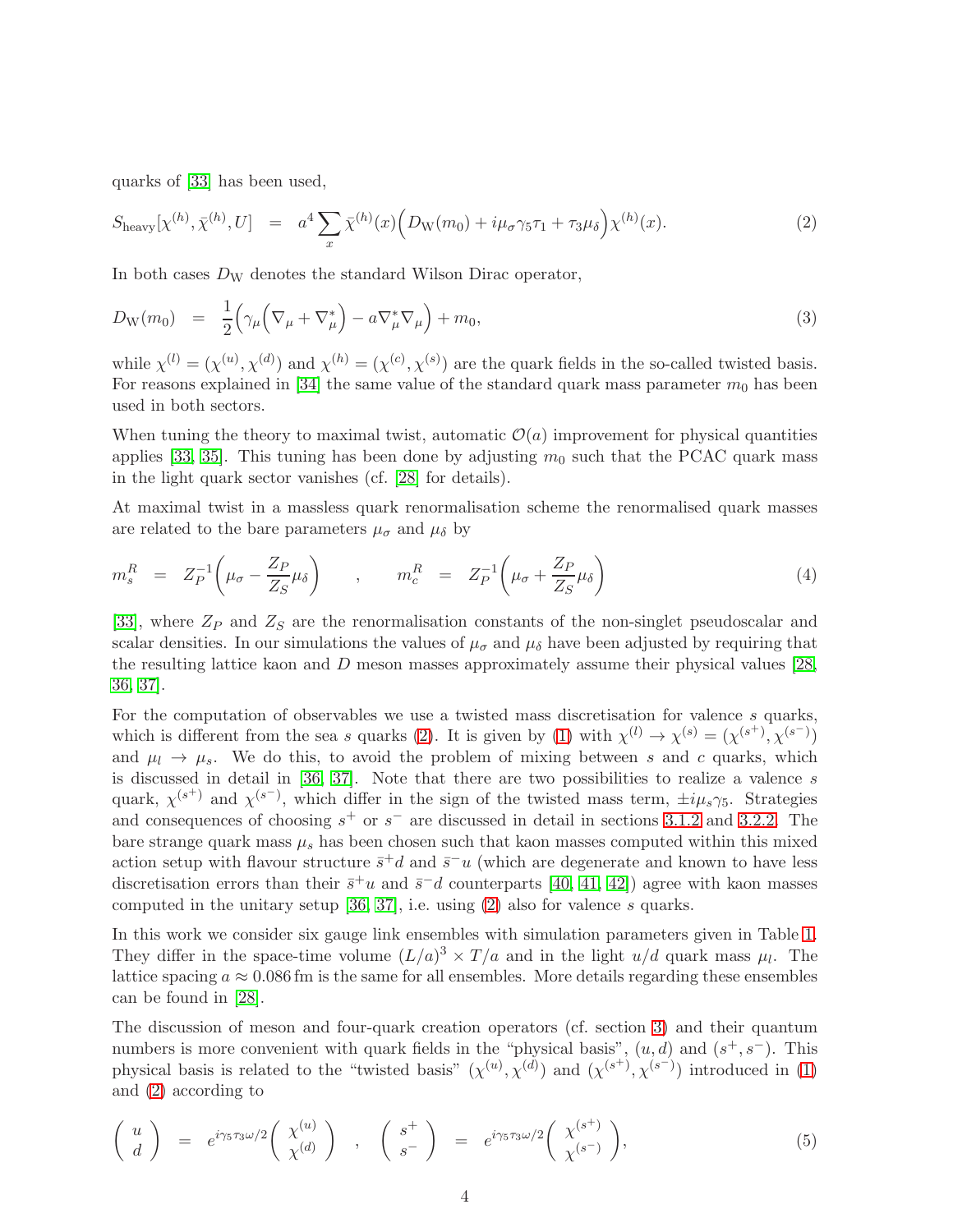<span id="page-4-0"></span>

| Ensemble |      | $(L/a)^3 \times T/a$ | $\mu_l$ | $\mu_{\sigma}$ | $\mu_{\delta}$ | $\mu_s$ | $\boldsymbol{a}$<br>(f <sub>m</sub> ) | $m_{PS}$<br>(MeV) | # of<br>configs |
|----------|------|----------------------|---------|----------------|----------------|---------|---------------------------------------|-------------------|-----------------|
| A30.32   | 1.90 | $32^3 \times 64$     | 0.0030  | 0.150          | 0.190          | 0.02280 | 0.086                                 | 284               | 672             |
| A40.32   |      | $32^3 \times 64$     | 0.0040  |                |                | 0.02322 |                                       | 324               | <b>200</b>      |
| A40.24   |      | $24^3 \times 48$     | 0.0040  |                |                | 0.02300 |                                       | 332               | 1259            |
| A40.20   |      | $20^3 \times 48$     | 0.0040  |                |                | 0.02308 |                                       | 341               | 500             |
| A50.32   |      | $32^3 \times 64$     | 0.0050  |                |                | 0.02336 |                                       | 362               | 431             |
| A80.24   |      | $24^3 \times 48$     | 0.0080  |                |                | 0.02328 |                                       | 455               | 1225            |

Table 1: Gauge link ensembles considered in this paper. The notation follows [\[28\]](#page-21-0).

where  $\omega$  is the twist angle, which we have tuned to maximal twist, i.e.  $\omega = \pi/2$ .

When computing temporal correlation functions  $\langle \mathcal{O}_j^{\dagger}(t_2) \mathcal{O}_k(t_1) \rangle$ , where  $\mathcal{O}_j$  and  $\mathcal{O}_k$  are e.g. meson or four-quark creation operators, we only consider quark propagators connecting time  $t_1$  and  $t_2$ , but ignore propagation of quarks within the same timeslice, e.g. from  $t_1$  to  $t_1$ . For mesons this amounts to neglecting so-called disconnected diagrams. For four-quark operators e.g. of tetraquark or two-meson type both singly and doubly disconnected contributions (cf. (b) and (c) of Figure [1\)](#page-4-1) are omitted. Consequences of not considering disconnected diagrams are discussed in the following sections.

<span id="page-4-1"></span>

(c) Doubly disconnected contribution.

Figure 1: Relevant contributions to a four-quark operator two point function.

Finally it should be mentioned that at finite lattice spacing isospin and parity are not good quantum numbers in twisted mass lattice QCD. These symmetries are broken by terms proportional to  $\mathcal{O}(a)$ . Consequently, when doing spectroscopy, one has to take mixing with states of opposite parity and different isospin into account. Of course, in the continuum limit these symmetries are restored and QCD is recovered. Mixing in the context of  $a_0(980)$  and  $\kappa$  is discussed in detail in sections [3.1.1](#page-8-1) and [3.2.1.](#page-10-1)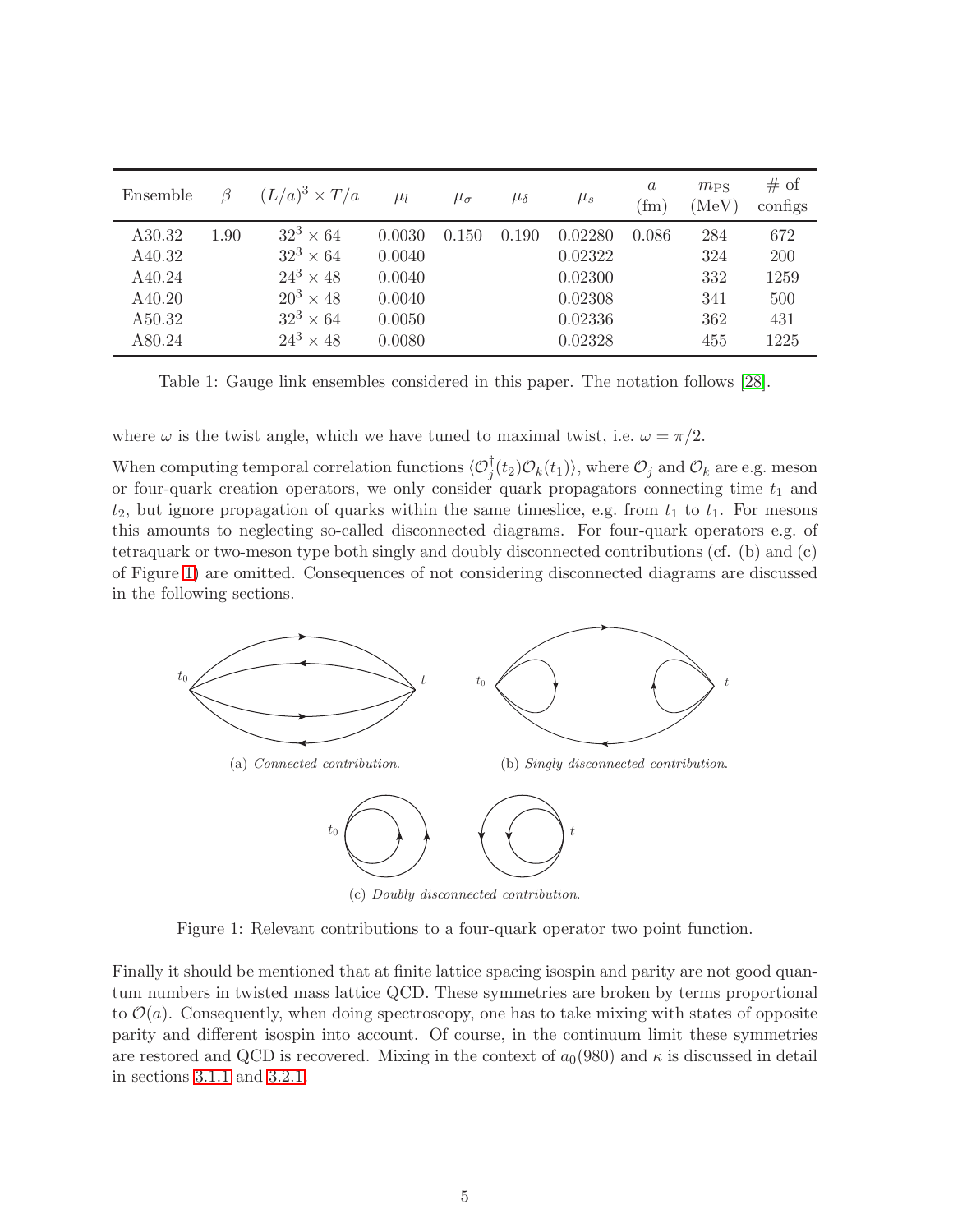#### <span id="page-5-2"></span>2.2 The pseudoscalar meson spectrum

Since a pair of pseudoscalar mesons is rather light and can have the same quantum numbers as the scalar mesons  $a_0(980)$  and  $\kappa$ , these are the most relevant scattering states to consider. Their masses are approximately equal to the sum of the two masses of the corresponding individual mesons. Therefore, a precise and comprehensive knowledge of the meson spectrum is important for our analysis.

As we ignore disconnected contributions, the  $\eta \equiv \bar{u}u + \bar{d}d$  meson and the neutral  $\pi \equiv \bar{u}u - \bar{d}d$ become degenerate and there is an  $\eta/\eta'$ -like meson with valence quark structure  $\bar{s}s$ , but no light  $\bar{u}u$  or dd valence quarks, which we denote by  $\eta_s$ .

Another particularity stems from the valence action used for the strange quarks discussed above. The kaon and the  $\eta_s$  can be constructed using  $s^+$  and/or  $s^-$  strange quarks, resulting in different values for the meson masses at finite value of the lattice spacing. Similarly, in Wilson twisted mass lattice QCD the neutral (connected-only) and charged pion mass values differ.

| ensemble | $m_{\pi(\bar{u}d,\bar{d}u)}$ | $m_{\pi(\bar{u}u-\bar{d}d)}$ | $m_{K(\bar{s}^+d,\bar{s}^-u)}$ | $m_{K(\bar{s}^+u,\bar{s}^-d)}$ | $m_{\eta_s(\bar{s}^+s^-)}$ | $m_{\eta_s(\bar{s}^+s^+,\bar{s}^-s^-)}$ |
|----------|------------------------------|------------------------------|--------------------------------|--------------------------------|----------------------------|-----------------------------------------|
| A30.32   | 284(1)                       | 494(6)                       | 576(7)                         | 704(2)                         |                            | 876(1)                                  |
| A40.20   | 341(2)                       |                              | 599(3)                         |                                | 774(2)                     |                                         |
| A40.24   | 332(1)                       | 530(7)                       | 593(1)                         | 723(2)                         |                            | 882(1)                                  |
| A40.32   | 324(7)                       |                              | 588(5)                         |                                | 779(2)                     |                                         |
| A50.32   | 362(7)                       |                              | 601(9)                         |                                | 783(2)                     |                                         |
| A80.24   | 455(1)                       | 625(3)                       | 635(1)                         | 753(1)                         |                            | 885(1)                                  |

<span id="page-5-1"></span>All meson masses relevant for our investigation are collected in Table [2.](#page-5-1)

Table 2: The pseudoscalar meson spectrum in MeV with disconnected diagrams neglected. Omitted mass values are not needed in the context of the tetraquark study presented in this paper.

## <span id="page-5-0"></span>3 Creation operators and analysis details

In this study we exclusively consider creation operators with four quarks (two quarks and two antiquarks). The structure of our four-quark operators is oriented at phenomenological expectations and ranges from four-quark bound states (molecules formed by two mesons and bound diquark-antidiquark pairs) to two essentially non-interacting mesons (two-particle operators).

Of course, standard quark-antiquark operators, e.g.  $\bar{d}u$  for  $a_0(980)$  and  $\bar{s}u$  for  $\kappa$ , would also be of interest. However, since we neglect disconnected diagrams (cf. section [2.1\)](#page-2-2), such two-quark operators do not generate overlap to trial states created by four-quark operators. Consequently, in our setup four-quark operators and quark-antiquark operators probe different sectors, which is, why we do not consider the latter in the following. In a subsequent improved study we plan to include disconnected diagrams and to combine two- and four-quark operators in a single correlation matrix.

Information regarding the used four-quark operators is summarised in Table [3.](#page-6-0) The operators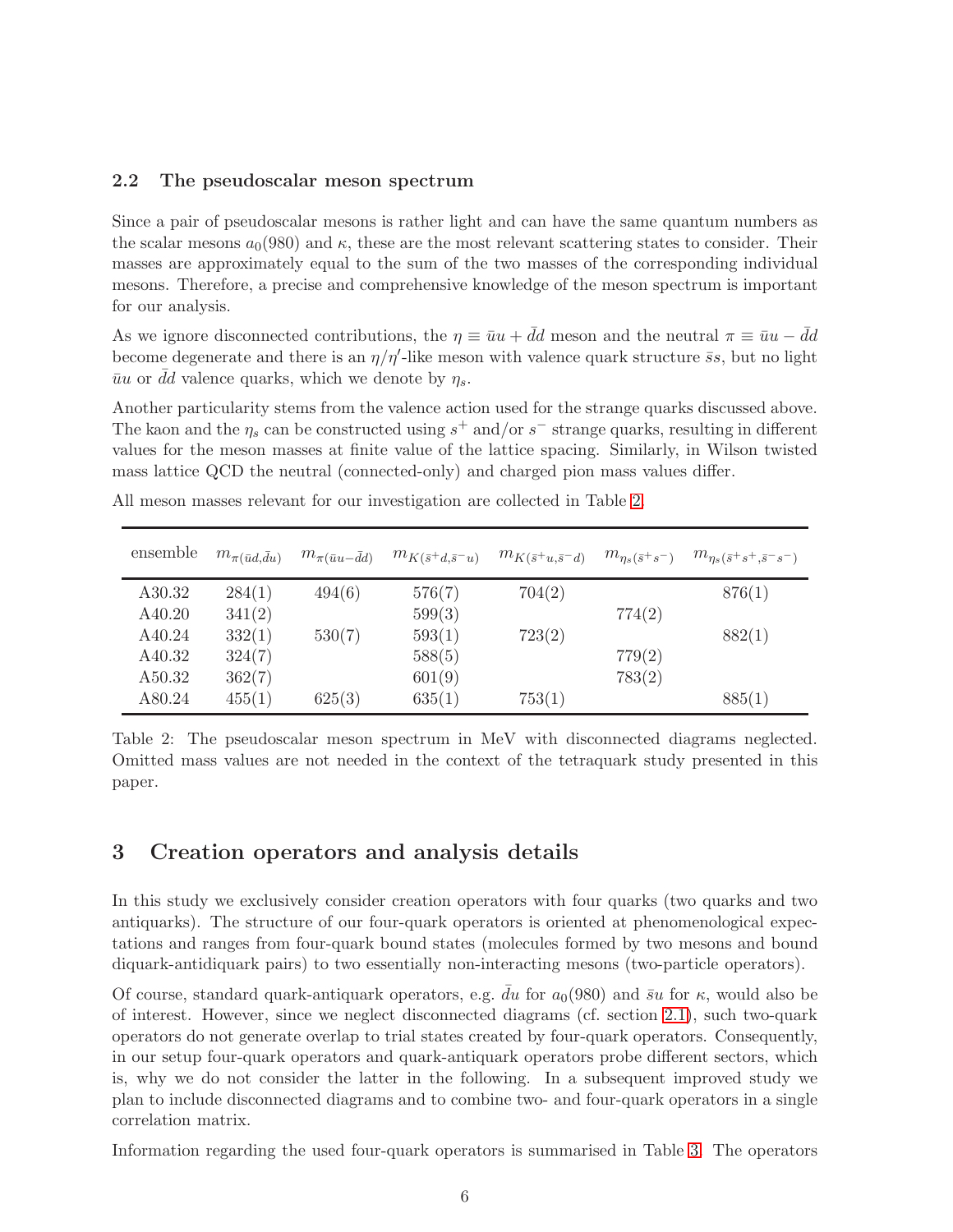<span id="page-6-0"></span>

|  |  | will be discussed in more detail below. |  |  |  |  |
|--|--|-----------------------------------------|--|--|--|--|
|--|--|-----------------------------------------|--|--|--|--|

| ensemble | quark    | gauge      | type                        | Dirac structure                             |                                                                   |  |
|----------|----------|------------|-----------------------------|---------------------------------------------|-------------------------------------------------------------------|--|
|          | smearing | smearing   |                             | $a_0(980)$                                  | $\kappa$                                                          |  |
| A30.32   |          |            | $KK$ molecule               | $\gamma_5, \gamma_\mu, \gamma_\mu \gamma_5$ |                                                                   |  |
| A40.24   | Gaussian | <b>APE</b> | $\eta_s \pi$ molecule       | $\gamma_5$                                  |                                                                   |  |
| A80.24   |          |            | $K\pi$ molecule<br>diquark  | $C\gamma_5, C$                              | $\gamma_5, \gamma_\mu, \gamma_\mu \gamma_5$<br>$C_{\gamma_5}$ , C |  |
|          | no       | no         | $K\bar{K}$ molecule         | $\gamma_5$                                  |                                                                   |  |
|          |          |            | diquark                     | $C\gamma_5$                                 |                                                                   |  |
|          |          |            | $K + \bar{K}$ two-particle  | $\gamma_{5}$                                |                                                                   |  |
| A40.20   |          |            | $\eta_s + \pi$ two-particle | $\gamma_5$                                  |                                                                   |  |
|          | Gaussian | <b>APE</b> | $KK$ molecule               | $\gamma_5, \gamma_\mu$                      |                                                                   |  |
|          |          |            | $\eta_s \pi$ molecule       | $\gamma_5$                                  |                                                                   |  |
|          |          |            | diquark                     | $C_{\gamma_5,C}$                            |                                                                   |  |
|          |          |            | $K\bar{K}$ molecule         | $\gamma_5, \gamma_\mu$                      |                                                                   |  |
| A40.32   | Gaussian | APE        | $\eta_s \pi$ molecule       | $\gamma_5$                                  |                                                                   |  |
|          |          |            | diquark                     | $C_{\gamma_5}$ , $C$                        |                                                                   |  |
| A50.32   | Gaussian | APE        | $KK$ molecule               | $\gamma_5, \gamma_\mu$                      |                                                                   |  |
|          |          |            | diquark                     | $C\gamma_5,C$                               |                                                                   |  |

Table 3: Four-quark creation operators.

# <span id="page-6-1"></span>3.1 Creation operators,  $a_0(980)$  sector (quantum numbers  $I(J^P) = 1(0^+))$

The expected low-lying spectrum in the  $a_0(980)$  sector ( $\approx 1000 \,\text{MeV}$ ) is the following:

- A two-particle  $\eta + \pi$  and a two-particle  $\eta' + \pi$  state.
	- In nature:
		- ∗ Mass m(η + π) ≈ 548 MeV + 140 MeV = 688 MeV [\[12\]](#page-20-1).
		- ∗ Mass m(η ′ + π) ≈ 958 MeV + 140 MeV = 1098 MeV [\[12\]](#page-20-1).
	- In our lattice setup:
		- $∗$  Due to neglect of disconnected diagrams η has flavour structure  $\bar{u}u + \bar{d}d$  and is degenerate with the neutral pion (cf. section [2.2\)](#page-5-2); the  $\eta + \pi$  state is orthogonal to any trial state obtained by using an operator containing s quarks, i.e. can be ignored in the following.
		- \* Due to neglect of disconnected diagrams  $\eta'$  becomes  $\eta_s$  (cf. section [2.2\)](#page-5-2); masses  $m(\eta_s + \pi) \approx m(\eta_s) + m(\pi)$  depend on the gauge link ensemble and can be read off from Table [2.](#page-5-1)
- A two-particle  $K + \bar{K}$  state.
	- In nature: mass  $m(K + \overline{K}) \approx 2 \times 496 \,\text{MeV} = 992 \,\text{MeV}$  [\[12\]](#page-20-1).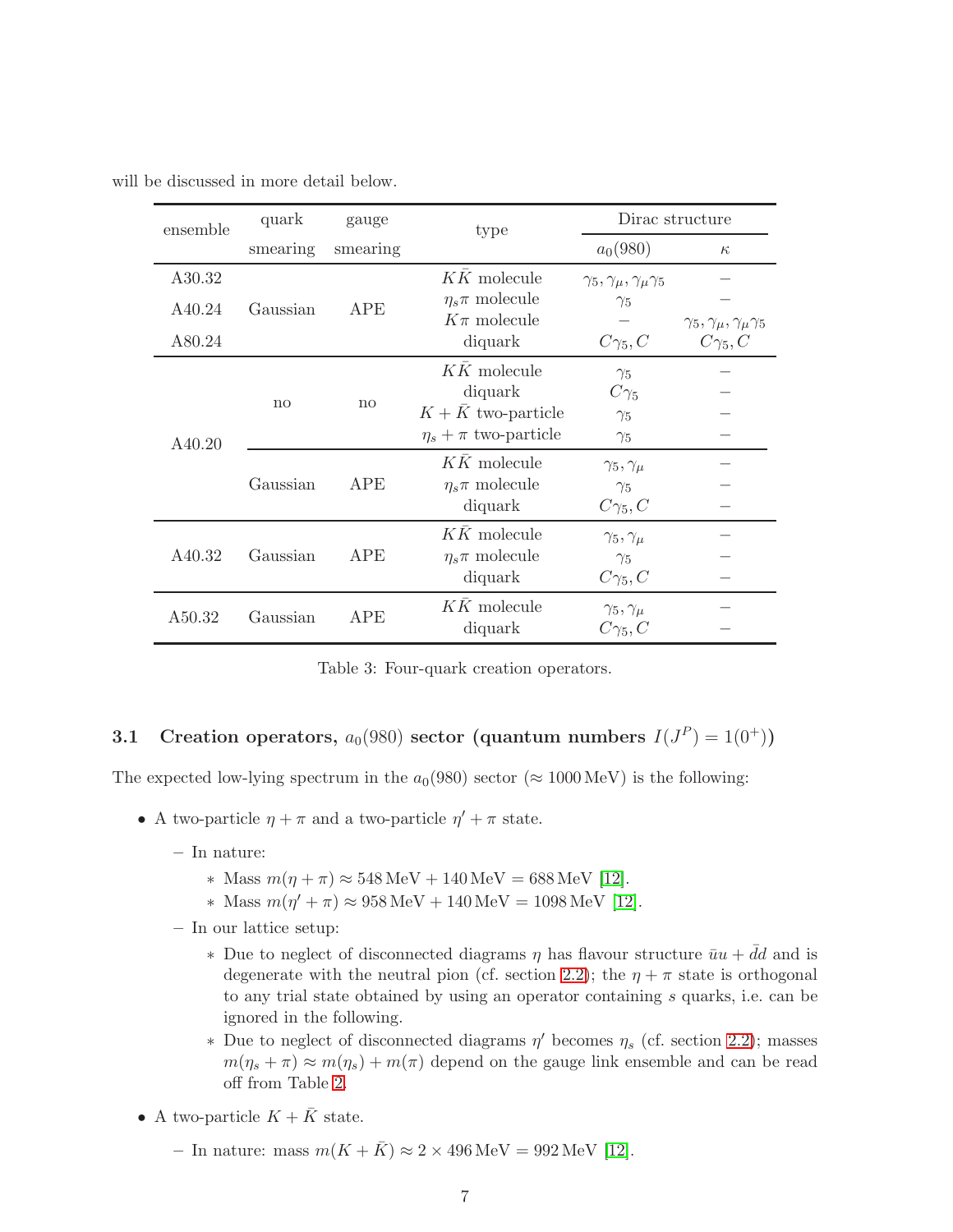- In our lattice setup: masses  $m(K+\bar{K}) \approx 2m(K)$  depend on the gauge link ensemble and can be read off from Table [2.](#page-5-1)
- Possibly a bound  $a_0(980)$  state (might be of quark-antiquark, molecule or diquark-antidiquark type), mass  $m(a_0(980)) = 980 \pm 20$  MeV [\[12\]](#page-20-1).

To be able to resolve these low-lying states, we consider the following operators:

• Molecule type operators:

<span id="page-7-1"></span>
$$
\mathcal{O}_{a_0(980)}^{K\bar{K}\text{ molecule}} = \sum_{\mathbf{x}} \left( \bar{s}(\mathbf{x}) \gamma_5 u(\mathbf{x}) \right) \left( \bar{d}(\mathbf{x}) \gamma_5 s(\mathbf{x}) \right) \tag{6}
$$

$$
\mathcal{O}_{a_0(980)}^{\eta_s \pi \text{ molecule}} = \sum_{\mathbf{x}} \left( \bar{s}(\mathbf{x}) \gamma_5 s(\mathbf{x}) \right) \left( \bar{d}(\mathbf{x}) \gamma_5 u(\mathbf{x}) \right); \tag{7}
$$

since pseudoscalar mesons (mesons with spin structure  $\gamma_5$ ) are the lightest mesons in a given flavour sector, one expects possible molecular bound states to be of pseudoscalarpseudoscalar type. We also consider molecule type operators with  $\gamma_5$  replaced by  $\gamma_i$  and by  $\gamma_i \gamma_5$ . These operators enlarge our correlation matrices and allow us to study also excited states, in particular two-particle states with relative momentum (cf. section [4\)](#page-12-0).

• Diquark type operator:

<span id="page-7-2"></span>
$$
\mathcal{O}_{a_0(980)}^{\text{diquark}} = \sum_{\mathbf{x}} \left( \epsilon^{abc} \bar{s}^b(\mathbf{x}) C \gamma_5 \bar{d}^{c,T}(\mathbf{x}) \right) \left( \epsilon^{ade} u^{d,T}(\mathbf{x}) C \gamma_5 s^e(\mathbf{x}) \right); \tag{8}
$$

diquarks with spin structure  $\gamma_5$  are known to be the lightest [\[1,](#page-19-0) [38,](#page-21-13) [39\]](#page-21-14), which is, why we use  $\gamma_5$  in this operator. We also consider diquark type operators with  $\gamma_5$  replaced by 1. As before, the main reason is to enlarge our correlation matrices allowing us to study also excited states.

• Two-particle type operators:

<span id="page-7-0"></span>
$$
\mathcal{O}_{a_0(980)}^{K+\bar{K} \text{ two-particle}} = \left( \sum_{\mathbf{x}} \bar{s}(\mathbf{x}) \gamma_5 u(\mathbf{x}) \right) \left( \sum_{\mathbf{y}} \bar{d}(\mathbf{y}) \gamma_5 s(\mathbf{y}) \right)
$$
(9)

$$
\mathcal{O}_{a_0(980)}^{\eta_s + \pi \text{ two-particle}} = \left( \sum_{\mathbf{x}} \bar{s}(\mathbf{x}) \gamma_5 s(\mathbf{x}) \right) \left( \sum_{\mathbf{y}} \bar{d}(\mathbf{y}) \gamma_5 u(\mathbf{y}) \right); \tag{10}
$$

these operators resemble states with two non-interacting mesons and, therefore, should be particularly suited to resolve two-particle  $K + K$  and  $\eta_s + \pi$  states. Note that terms with  $x = y$  in [\(9\)](#page-7-0) and [\(10\)](#page-7-0) also appear in the molecule operators [\(6\)](#page-7-1) and [\(7\)](#page-7-1), which is, why two-particle  $K + K$  and  $\eta_s + \pi$  states can also be resolved, even though only molecule and diquark operators are used. However, the generated overlap to two-particle states is significantly larger, when two-particle operators are applied, which in turn results in a signal of better statistical quality (cf. the numerical results in section [4.1\)](#page-12-1).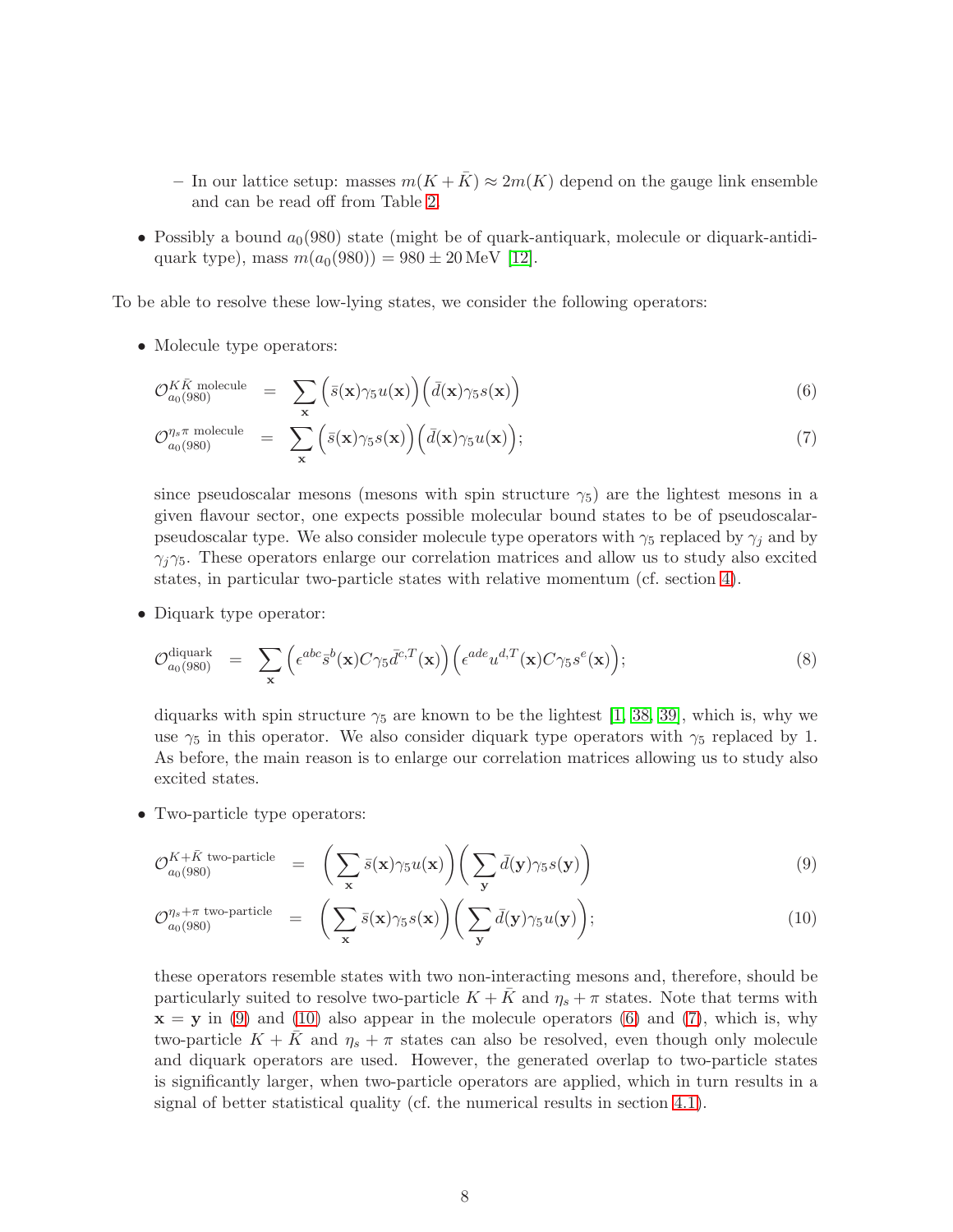#### <span id="page-8-1"></span>3.1.1 Mixing due to twisted mass symmetry breaking

In twisted mass lattice QCD both parity P and isospin I are broken by  $\mathcal{O}(a)$ . Consequently, one has to take mixing with states of opposite parity and different isospin into account. When there is mixing with rather light states (lighter than those one is interested in), problems arise: correlators are slightly contaminated by weakly decaying exponentials, which become dominant at large temporal separations, at which masses are usually determined.

Before we discuss mixing due to twisted mass symmetry breaking, it is important, to understand the effects arising by neglecting disconnected diagrams in more detail. In such a setup the valence quark flavour structure is conserved, i.e. quark-antiquark pairs can neither be created nor annihilated. For  $a_0(980)$  this implies that any state that mixes with the trial states created by our operators (cf. [\(6\)](#page-7-1) to [\(10\)](#page-7-0)) must have valence quark flavour structure  $uds\bar{s}$ .

This observation is particularly important, when discussing parity mixing, because at first glance there seem to be states of opposite (negative) parity, which are light, namely pions  $I(J^P)$  = 1(0<sup>-</sup>). However, since pions only have a u and a d valence quark, but no  $s\bar{s}$  pair, they are orthogonal to any state we probe with our four-quark operators. On the other hand  $uds\bar{s}$  fourquark states with negative parity are expected to be rather heavy, e.g. could be a pseudoscalar meson and a scalar meson like  $K + \kappa$ .

Since the z-component of isospin  $I_z$  is a quantum number, and since we study the  $I_z = +1$ sector, isospin mixing can only take place with  $I \geq 2$  states. In principle there could be mixing with rather light  $I = 2 \pi + \pi$  states, but as mentioned above this is prevented by neglecting disconnected diagrams, which enforce valence flavour structure  $uds\bar{s}$ , i.e.  $I = 1$  and  $I_z = +1$ .

To summarise, for the  $a_0(980)$  sector  $I(J^P) = 1(0^+)$  mixing due to twisted mass symmetry breaking is not expected to cause any problems. This is confirmed by our numerical results (no additional unexpected states are observed, the effective mass plateaux quality is good and does not seem to be contaminated by mixing; cf. section [4\)](#page-12-0).

#### <span id="page-8-0"></span>3.1.2 Different twisted mass realizations of the s quark

In our mixed action setup the s quark can be realized with either a twisted mass term  $+i\mu_s\gamma_5$ or  $-i\mu_s\gamma_5$  denoted by  $s^+$  and  $s^-$ , respectively (cf. also section [2.1\)](#page-2-2). Consequently, the  $s\bar{s}$  pair appearing in our creation operators can be  $s^+\overline{s}^+, s^-\overline{s}^-, s^+\overline{s}^-$  or  $s^-\overline{s}^+$ . In the continuum limit all four choices yield identical results. At finite lattice spacing, however, results are different due to discretisation errors.

For mesons, it is known that using a quark and an antiquark with different twisted mass signs significantly reduces discretisation errors [\[40,](#page-21-10) [41,](#page-21-11) [42\]](#page-21-12). With this in mind  $s^{+}\bar{s}^{-}$  should be the optimal choice for the operators  $(6)$ ,  $(9)$  and  $(10)$ .

It is not clear, whether this mixed realization is optimal also for diquarks (operator [\(8\)](#page-7-2)). For this reason, we also used  $s^+\overline{s}^+$  (or  $s^-\overline{s}^-$ , which yields exactly the same result). Another advantage is the possibility to also compute disconnected diagrams (which we plan to do in the near future), which is not possible, when using  $s^+\overline{s}^-$ .

Performing computations both with  $s^+\overline{s}^+$  as well as with  $s^+\overline{s}^-$  is not only a valuable cross check of numerical results, but also provides a first estimate of the magnitude of discretisation errors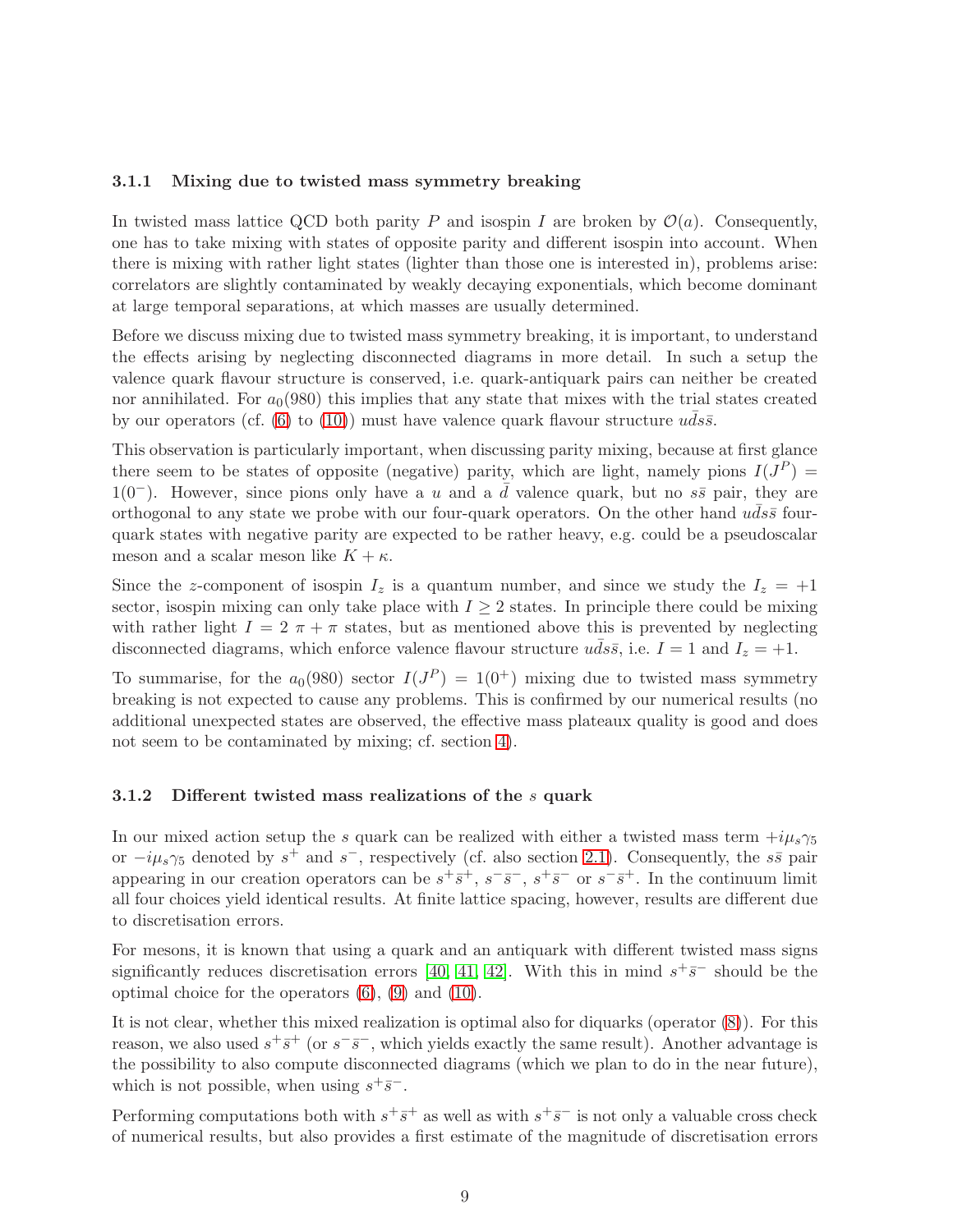at our current value of the lattice spacing. In section [4](#page-12-0) numerical results are presented and discussed in this context.

## <span id="page-9-2"></span>3.2 Creation operators,  $\kappa$  sector (quantum numbers  $I(J^P) = 1/2(0^+))$

The expected low-lying spectrum in the  $\kappa$  sector ( $\approx 700 \,\text{MeV}$ ) is the following:

- A two-particle  $K + \pi$  state.
	- In nature: mass  $m(K + \pi) \approx 496 \,\text{MeV} + 140 \,\text{MeV} = 636 \,\text{MeV}$  [\[12\]](#page-20-1).
	- In our lattice setup: masses  $m(K + \pi) \approx m(K) + m(\pi)$  depend on the gauge link ensemble and can be read off from Table [2.](#page-5-1)
- Possibly a bound  $\kappa$  state (might be of quark-antiquark, molecule or diquark-antidiquark type), mass  $m = 682 \pm 29$  MeV [\[12\]](#page-20-1). Such a state has been observed in the lattice study reported in [\[20\]](#page-20-9), but not in the one in [\[43\]](#page-21-15). Note that disconnected contributions are neglected in our calculations, like in [\[20\]](#page-20-9).

To be able to resolve these low-lying states, we proceed similar as for  $a<sub>0</sub>(980)$  and consider the following operators:

• Molecule type operator:

<span id="page-9-0"></span>
$$
\mathcal{O}_{\kappa}^{K\pi \text{ molecule}} = \sum_{\mathbf{x}} \left( \left( \bar{s}(\mathbf{x}) \gamma_5 u(\mathbf{x}) \right) \left( \bar{u}(\mathbf{x}) \gamma_5 u(\mathbf{x}) \right) + \left( \bar{s}(\mathbf{x}) \gamma_5 d(\mathbf{x}) \right) \left( \bar{d}(\mathbf{x}) \gamma_5 u(\mathbf{x}) \right) + \left( \bar{s}(\mathbf{x}) \gamma_5 s(\mathbf{x}) \right) \left( \bar{s}(\mathbf{x}) \gamma_5 u(\mathbf{x}) \right) \right); \tag{11}
$$

to be able to check and compare with results of a recent similar lattice tetraquark study of  $\kappa$  [\[20\]](#page-20-9), we also consider molecule type operators with  $\gamma_5$  replaced by  $\gamma_i$  and by  $\gamma_i\gamma_5$ . Such a structure corresponds to a bound state of a pair of vector mesons  $(\gamma_i)$  and pair of axial vector mesons  $(\gamma_j \gamma_5)$ , which are significantly heavier than pseudoscalar mesons  $(\gamma_5)$ . Therefore, we do not expect them to be very helpful to resolve low lying states, which is confirmed by our numerical results (cf. section [4.3\)](#page-16-0). They are, however, useful for the extraction of excited states.

• Diquark type operator:

<span id="page-9-1"></span>
$$
\mathcal{O}_{\kappa}^{\text{diquark}} = \sum_{\mathbf{x}} \left( \epsilon^{abc} \bar{s}^b(\mathbf{x}) C \gamma_5 \bar{d}^{c,T}(\mathbf{x}) \right) \left( \epsilon^{ade} d^{d,T}(\mathbf{x}) C \gamma_5 u^e(\mathbf{x}) \right); \tag{12}
$$

note that  $\gamma_5$  diquark flavour combinations  $\overline{|\bar{s}u|}[uu]$  and  $\overline{|\bar{s}s]}[su]$  do not exist, due to the Grassmann property of the quark fields, i.e.  $[uu] = [\bar{s}\bar{s}] = 0$ . Hence, in contrast to the molecule operator [\(11\)](#page-9-0) there is no sum over light quark flavours in the diquark operator [\(12\)](#page-9-1); as before, we also consider diquark type operators with  $\gamma_5$  replaced by 1; since a diquark with spin structure 1 is known to be heavier than a diquark with spin structure  $\gamma_5$  [\[38,](#page-21-13) [39\]](#page-21-14), we mainly use it to resolve excited states.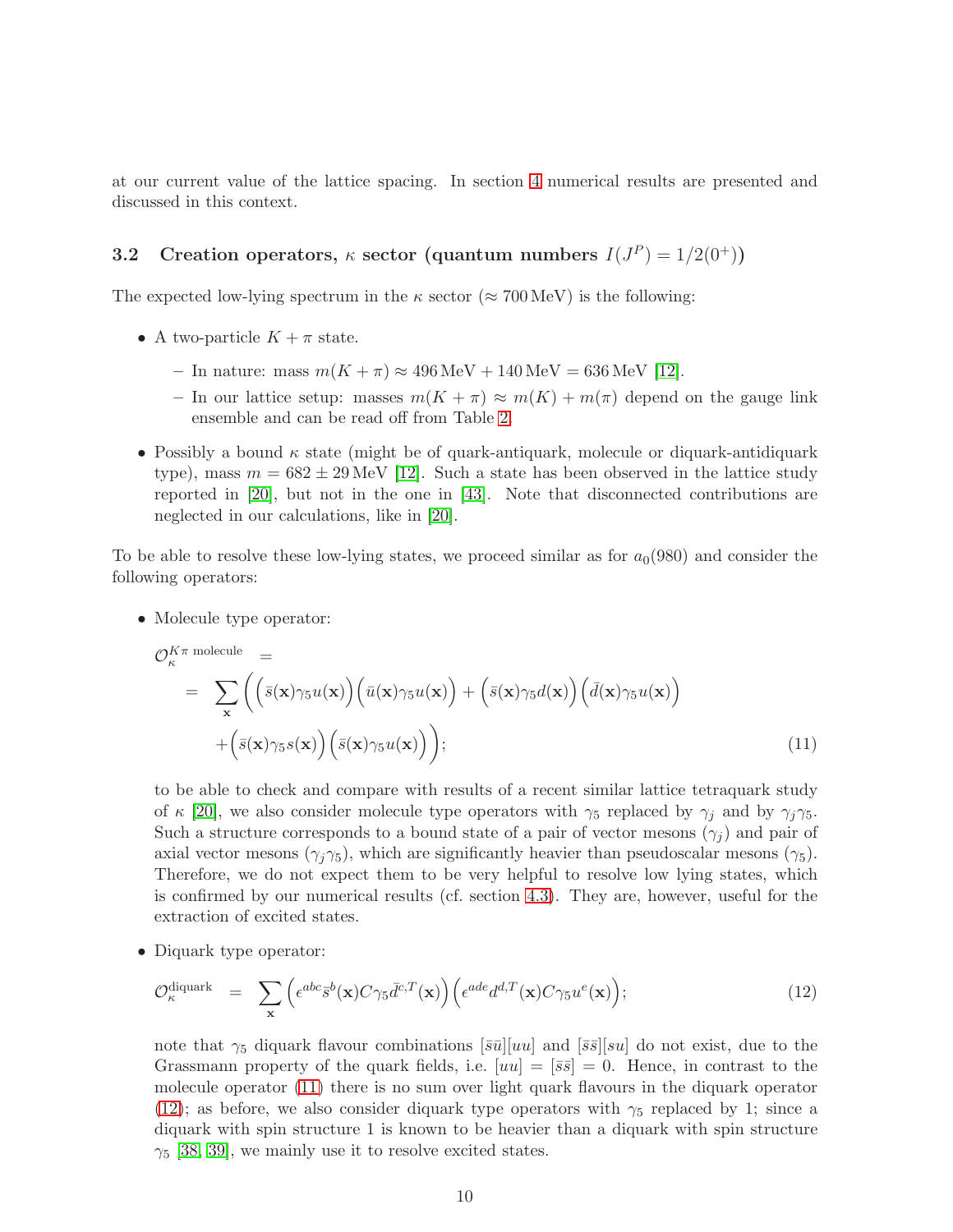Both our numerical results for  $a_0(980)$  and the above mentioned lattice study of  $\kappa$  [\[20\]](#page-20-9) indicate that two-particle scattering states can be resolved with four-quark operators, where all quarks are located at the same point (e.g. operators [\(11\)](#page-9-0) and [\(12\)](#page-9-1)). Therefore, in contrast to our study of  $a_0(980)$  we do not consider operators of two-particle type. This allows to save a significant amount of computer time, because two-particle operators require different inversions of the Dirac operator (timeslice propagators instead of point propagators; cf. section [3.3.2\)](#page-11-0).

#### <span id="page-10-1"></span>3.2.1 Mixing due to twisted mass symmetry breaking

In contrast to the  $a_0(980)$  sector, mixing introduces additional low-lying states in the  $\kappa$  sector, which have to be understood and resolved. These additional states have their origin in twoparticle  $K + \pi$  states with  $I = 3/2$  (an  $I = 1/2$  kaon and an  $I = 1$  pion can either form an  $I = 1/2$  or  $I = 3/2$  state).

In QCD, where isospin is conserved, these states are degenerate. One can linearly combine the degenerate  $I_z \in \{-1/2, +1/2\}$  kaons and  $I_z = \{-1, 0, +1\}$  pions with appropriate Clebsch Gordan coefficients to form states with defined isospin  $I = 1/2$  and  $I = 3/2$ . Note, however, that any other linear combination is still an eigenstate of the QCD Hamiltonian, i.e. when discussing eigenstates of the Hamiltonian defined isospin is an option, but not a necessity.

In twisted mass lattice QCD isospin is broken by  $\mathcal{O}(a)$ , i.e. u and d as well as  $s^+$  and  $s^-$  quarks are treated differently. The important consequence in the context of this discussion is that the  $I_z = -1/2$  kaon  $\bar{s}^+d$  is lighter than the  $I_z = +1/2$  kaon  $\bar{s}^+u$ . Similarly there is a splitting of pion masses, where the  $I_z = \pm 1$  pions (du and  $\bar{u}d$ ) are lighter than their  $I_z = 0$  counterparts  $(\bar{u}u - dd)$ . While in QCD any linear combination of these kaons and pions is an eigenstate of the Hamiltonian, this splitting determines specific linear combinations, which are eigenstates in twisted mass lattice QCD: there is a  $(K+\pi) \equiv (\bar{s}^+u+(\bar{u}u-\bar{d}d))$  state and a  $(K+\pi) \equiv (\bar{s}^+d+\bar{d}u)$ state; the two mesons in the first state are heavier than the two mesons in the second state (cf. Table [2\)](#page-5-1). Note that both combinations have  $I = 1/2$  and  $I = 3/2$  contributions of the same order of magnitude, i.e. are not even close to isospin eigenstates. Thus, when determining the low lying spectrum, one needs to resolve  $I = 1/2$  as well as  $I = 3/2$  K +  $\pi$  states.

To summarise, for the  $\kappa$  sector  $I(J^P) = 1/2(0^+)$  mixing due to twisted mass symmetry breaking will double the number of two-particle  $K + \pi$  states contained in our correlation matrices. This theoretical expectation is confirmed by our numerical results (cf. section [4\)](#page-12-0).

#### <span id="page-10-0"></span>3.2.2 Different twisted mass realizations of the s quark

As mentioned in the previous section, we realize the  $s$  quark via  $s^+$ .

Using  $s^-$  would yield on a quantitative level slightly different numerical results. The reason is that one would observe a  $(K + \pi) \equiv (s^-u + (\bar{u}u - \bar{d})d)$  state and a  $(K + \pi) \equiv (s^-d + \bar{d}u)$  state, i.e. each of the two states contains one "heavy version" of a meson and one "light version" of a meson. Of course, in the continuum limit  $s^+$  and  $s^-$  yield identical results.

The results presented in this paper exclusively correspond to  $s^+$ .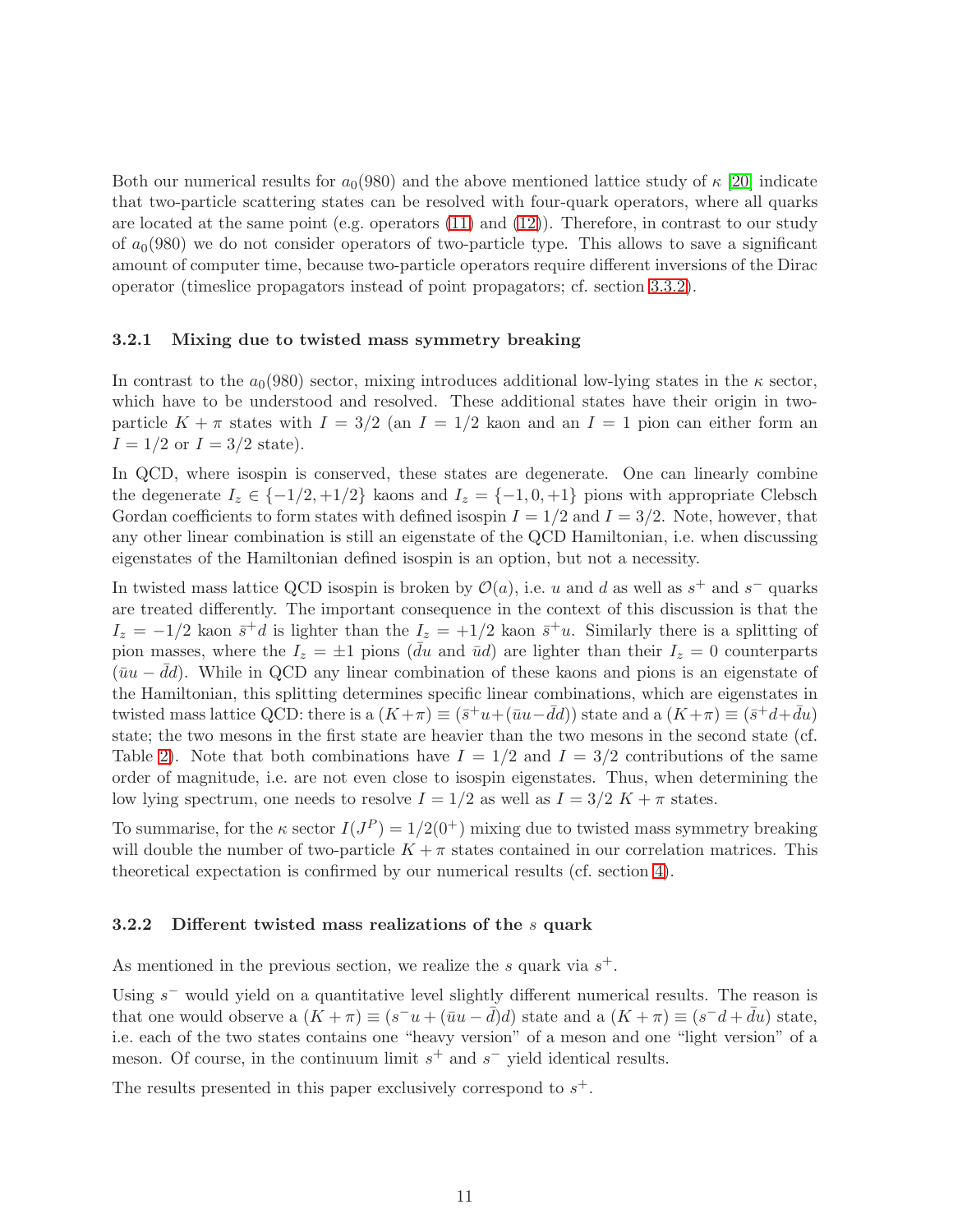#### 3.3 Computation of correlation matrices

We compute separate correlation matrices for  $a_0(980)$  and  $\kappa$ ,

<span id="page-11-1"></span>
$$
C_{jk}(t_2 - t_1) = \langle (\mathcal{O}_j(t_2))^{\dagger} \mathcal{O}_k(t_1) \rangle, \qquad (13)
$$

where  $\mathcal{O}_j$  and  $\mathcal{O}_k$  denote the creation operators [\(6\)](#page-7-1) to [\(12\)](#page-9-1). Technical details of these computations are explained in the following.

#### 3.3.1 Smearing techniques

To improve the overlap to the low-lying states of interest, we use Gaussian smearing of quark fields [\[44,](#page-22-0) [45\]](#page-22-1) with APE smeared spatial links [\[46\]](#page-22-2). Detailed equations can be found e.g. in [\[47\]](#page-22-3). We use APE smearing parameters  $\alpha_{\text{APE}} = 0.5$  and  $N_{\text{APE}} = 20$ . Gaussian smearing is done with  $\kappa_{\text{Gauss}} = 0.5$  and  $N_{\text{Gauss}} = 50$  for most ensembles. Only for A40.20 we used  $N_{\text{Gauss}} = 30$  instead of  $N_{\text{Gauss}} = 50$ . For lattice spacing  $a \approx 0.086$  fm these parameters are inside a region, in which the overlap between mesonic trial states and the  $K$  and  $D$  meson is rather large [\[36\]](#page-21-8).

#### <span id="page-11-0"></span>3.3.2 Propagator computation

For correlation matrix elements [\(13\)](#page-11-1), where both  $\mathcal{O}_i$  and  $\mathcal{O}_k$  are molecule and/or diquark operators, we use point source inversions, i.e. twelve inversions per gauge link configuration and quark flavour. This yields point-to-all propagators, which are exact, but which do not allow to exploit spatial translational invariance of the correlation matrix elements, to increase their statistical precision. In order to reduce correlations, however, we have chosen a random position for the source vector for each gauge configuration.

For correlation matrix elements, where at least one of the operators  $\mathcal{O}_i$  and  $\mathcal{O}_k$  is a two-particle operator, the situation is different: here the standard one-end trick [\[48\]](#page-22-4) can be applied twice, allowing a stochastic estimation of timeslice-to-all propagators. For each application of the oneend-trick we generated an independent stochastic timeslice source with  $\mathcal{Z}_2 \times \mathcal{Z}_2$  noise, where the source time slice has been chosen randomly for each gauge configuration. Computing correlation matrix elements with stochastic timeslice-to-all propagators is rather efficient, because they allow to exploit spatial translational invariance, which in turn reduces gauge noise significantly. Moreover, correlations between two two-particle operators require timeslice-to-all propagators, which are prohibitively expensive to compute using point source inversions.

#### 3.4 Analysis of correlation matrices

To extract energy levels from  $N \times N$  correlation matrices, we solve the generalised eigenvalue problem

$$
C(t)\vec{v}^n(t) = \lambda^n(t, t_0)C(t_0)\vec{v}^n(t) , \quad n = 0, \dots, N-1
$$
\n(14)

(cf. e.g.  $[49]$  and references therein). For a lattice with infinite temporal extension T the eigenvalues  $\lambda^n(t,t_0)$  are proportional to  $e^{-E_nt}$  for sufficiently large t, where  $E_n$  are the energies of the N lowest energy eigenstates.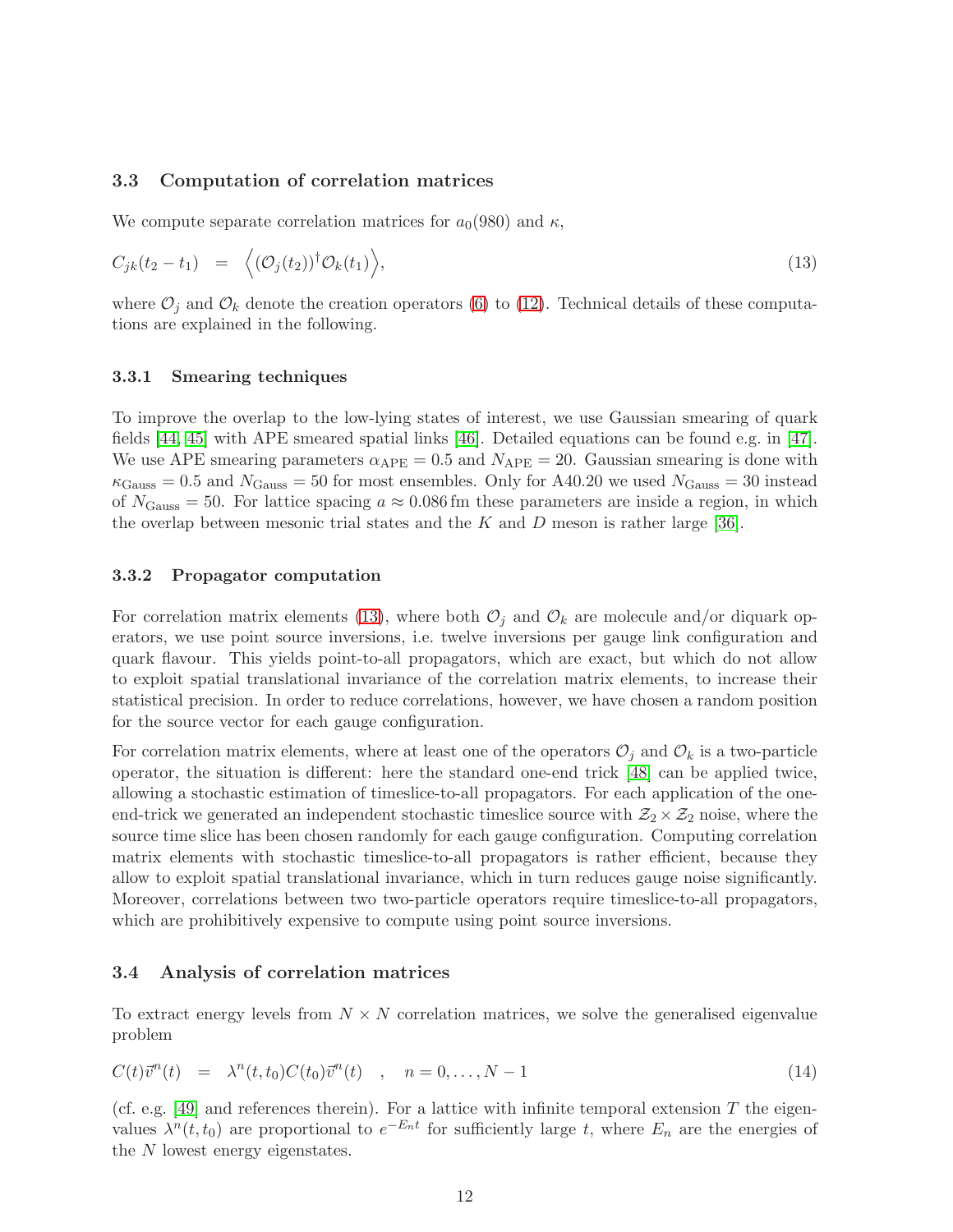However, for lattices with periodic finite temporal extensions and sectors, where light twoparticle states exist (in our case two pseudoscalar mesons; cf. sections [3.1](#page-6-1) and [3.2\)](#page-9-2), the interpretation of the eigenvalues  $\lambda^n(t, t_0)$  is no longer simple. For example a diagonal correlator  $C_{jj}(t)$ , which is dominated by a two-particle state with energy  $E_n$  shows the following behaviour for  $0 \ll t \ll T$  [\[20,](#page-20-9) [50,](#page-22-6) [18\]](#page-20-7):

<span id="page-12-2"></span>
$$
C_{jj}(t) = |A_j^n|^2 \left( e^{-E_n t} + e^{-E_n(T-t)} \right) + |B_j^n|^2 \left( e^{-m_1 t} e^{-m_2(T-t)} + e^{-m_2 t} e^{-m_1(T-t)} \right), \tag{15}
$$

where  $m_1$  and  $m_2$  denote the masses of the corresponding single-particle states and  $A_j^n$  and  $B_j^n$ are operator dependent and problem specific constants. The " $B_j^n$  term" corresponds to the " $m_1$ " particle" traveling forward in time, while the " $m_2$  particle" is traveling backwards in time, and vice versa. This term leads to a drastic and characteristic deviation of effective masses from their plateaux values at larger temporal separations. For example in Figure [2b](#page-13-0) this effect is clearly visible for  $t/a \gtrsim 15$ .

In [\[20\]](#page-20-9) eq. [\(15\)](#page-12-2) was fitted to the eigenvalues  $\lambda^{n}(t,t_0)$  to extract the energy levels  $E_n$ . In this project, however, several two-particle states with rather different single-particle masses contribute: in the  $a_0(980)$  sector  $K + \overline{K}$  and  $\eta_s + \pi$  are the relevant states (cf. section [3.1\)](#page-6-1); for  $\kappa$ , due to twisted mass symmetry breaking, light and heavy kaons and pions need to be considered (cf. section [3.2\)](#page-9-2). Since a proper treatment of all these two-particle states yields an equation significantly more complicated than [\(15\)](#page-12-2) with too many parameters to perform stable fits, we follow a different route.

First note that the  $B_j^n$  term in [\(15\)](#page-12-2) is suppressed by  $\approx e^{-\min(m_1,m_2)T}$ . Since  $A_j^n$  and  $B_j^n$  are of the same order of magnitude, the  $B_j^n$  term becomes irrelevant for sufficiently small t or  $T-t$ . Hence, we extract the energy levels considering small temporal separations only. We restrict all our effective mass analyses to  $t, T - t \leq T/4$ , which seems to be a rather conservative choice. Possibly present excited state contributions are taken into account by fitting two exponentials to each of the eigenvalues  $\lambda^n(t, t_0)$  of interest, fitting range  $t_{\min} \le t \le t_{\max}$ .  $t_0$ ,  $t_{\min}$  and  $t_{\max}$ have been chosen such that  $\chi^2/\text{dof} \lesssim 1$ . Moreover, we varied the values of  $t_0$ ,  $t_{\text{min}}$  and  $t_{\text{max}}$  to check and confirm the stability of our fitting results.

## <span id="page-12-1"></span><span id="page-12-0"></span>4 Numerical results and their interpretation

#### 4.1  $a_0(980)$ : tetraquark and two-particle operators, ensemble A40.20

We start by discussing  $a_0(980)$   $(I(J^P) = 1/2(0^+))$  results obtained using ensemble A40.20 (cf. Table [1\)](#page-4-0). This ensemble with rather small spatial extension  $(L \approx 1.72 \text{ fm})$  is particularly suited to distinguish two-particle states with relative momentum from states with two particles at rest and from possibly existing  $a_0(980)$  tetraquark states (two-particle states with relative momentum have a rather large energy because one quantum of momentum  $p_{\min} = 2\pi/L \approx 720 \,\text{MeV}$ .

Figure [2a](#page-13-0) shows effective mass plots from a  $2 \times 2$  correlation matrix with a  $K\bar{K}$  molecule operator [\(6\)](#page-7-1) and a diquark-antidiquark operator [\(8\)](#page-7-2), flavour combination  $s^+\overline{s}^-$  (cf. section [3.1.2\)](#page-8-0). The corresponding energies extracted from the two plateaus are given in Table [4](#page-16-1) and they are consistent both with the expectation for possibly existing  $a<sub>0</sub>(980)$  tetraquark states and with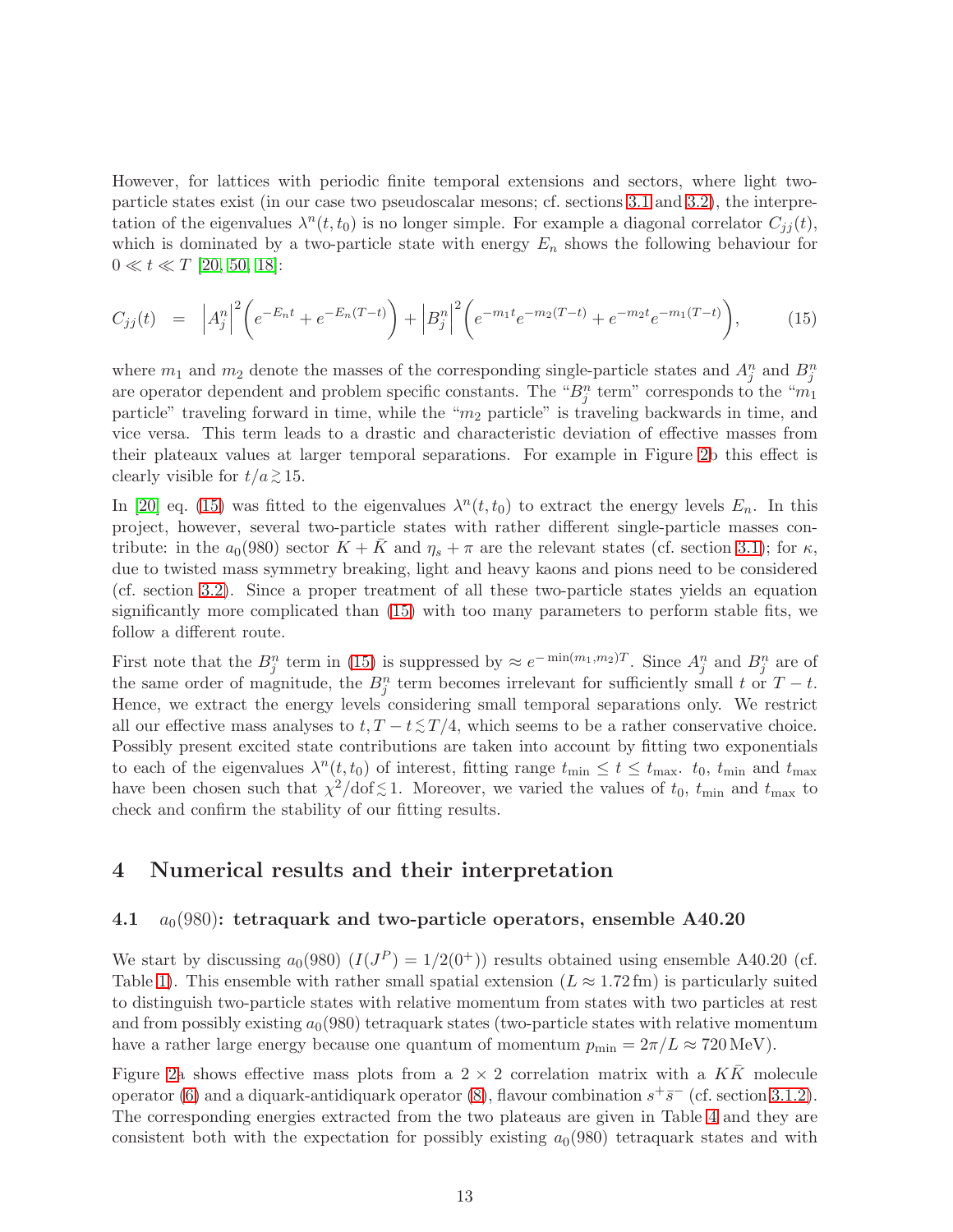two-particle  $K + \bar{K}$  and  $\eta_s + \pi$  states, where both particles are at rest  $(m(K + \bar{K}) \approx 2m(K) \approx$ 1198 MeV;  $m(\eta_s + \pi) \approx m(\eta_s) + m(\pi) \approx 1115$  MeV; cf. Table [2\)](#page-5-1).

<span id="page-13-0"></span>

Figure 2:  $a_0(980)$  sector, A40.20 ensemble. (a) Effective masses as a function of the temporal separation,  $2 \times 2$  correlation matrix (local operators: KK molecule, diquark-antidiquark, eqs. [\(6\)](#page-7-1) and [\(8\)](#page-7-2)). Horizontal lines indicate the expected two-particle  $K + \bar{K}$  and  $\eta_s + \pi$  energy levels. (b)  $4 \times 4$  correlation matrix (local operators:  $K\overline{K}$  molecule, diquark-antidiquark, two-particle  $K + K$ , two-particle  $\eta_s + \pi$ , eqs. [\(6\)](#page-7-1) to [\(10\)](#page-7-0)). (c), (d) Squared eigenvector components of the two low-lying states from (b) as a function of the temporal separation.

Increasing this correlation matrix to  $4 \times 4$  by adding two-particle  $K + \bar{K}$  and  $\eta_s + \pi$  operators (eqs.  $(9)$  and  $(10)$ ) yields the effective mass results shown in Figure [2b](#page-13-0). Two additional states are observed with energies given in Table [4.](#page-16-1) From this  $4 \times 4$  analysis we conclude the following:

- We do not observe a third low-lying state around 1000 MeV, even though we provide operators, which are of tetraquark type as well as of two-particle type. This suggests that the two low-lying states are the expected two-particle  $K + \overline{K}$  and  $\eta_s + \pi$  states, while no additional stable  $a_0(980)$  tetraquark state is detected.
- The effective masses of the two low-lying states are of much better quality in Figure [2b](#page-13-0) than in Figure [2a](#page-13-0). We attribute this to the two-particle  $K + K$  and  $\eta_s + \pi$  operators,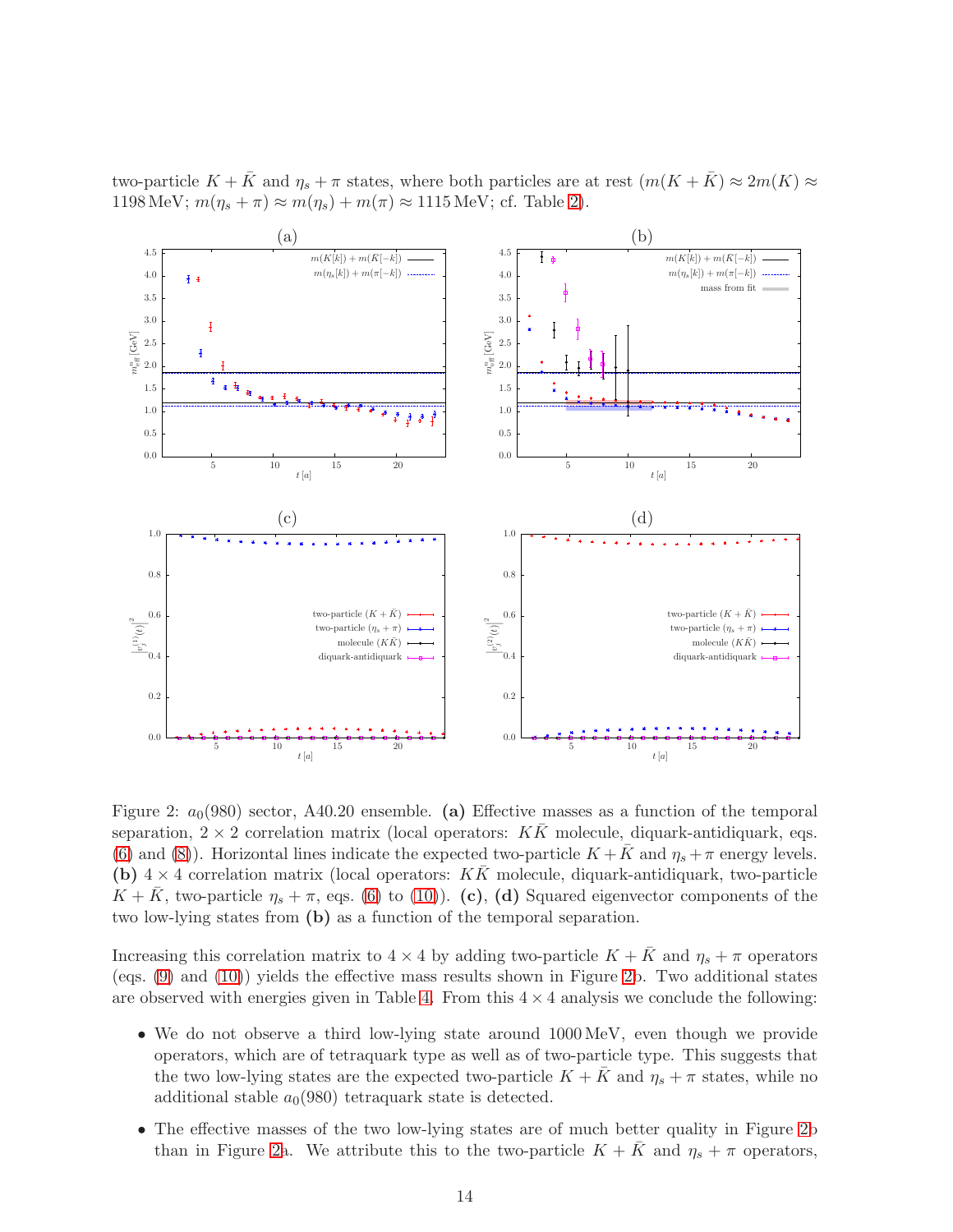which appear to create larger overlap to those states than the tetraquark operators. This in turn confirms the interpretation of the two low-lying states as two-particle states.

- To investigate the overlap in a more quantitative way, we show the squared eigenvector components of the two low-lying states in Figure [2c](#page-13-0) and Figure [2d](#page-13-0) (cf. [\[37\]](#page-21-9) for a more detailed discussion of such eigenvector components). Clearly, the lowest state is of  $\eta_s + \pi$ type, whereas the second lowest state is of  $K + \overline{K}$  type. On the other hand, the two tetraquark operators are essentially irrelevant for resolving those states, i.e. they do not seem to contribute any structure, which is not already present in the two-particle operators. These eigenvector plots give additional strong support of the above interpretation of the two low lying states as two-particle states.
- The energy of two-particle excitations with one relative quantum of momentum can be estimated by

<span id="page-14-0"></span>
$$
m(1+2, p = p_{\min}) \approx \sqrt{m(1)^2 + p_{\min}^2} + \sqrt{m(2)^2 + p_{\min}^2} \quad , \quad p_{\min} = \frac{2\pi}{L}.
$$
 (16)

Inserting  $m(K)$ ,  $m(\eta_s)$  and  $m(\pi)$  from Table [2,](#page-5-1) yields  $m(K + \overline{K}, p = p_{\text{min}}) \approx 1873 \text{ MeV}$ and  $m(\eta_s + \pi, p = p_{\text{min}}) \approx 1853 \text{ MeV}$  for the A40.20 ensemble. These numbers are consistent with the effective mass plateaus of the second and third excitation in Figure [2b](#page-13-0). Consequently, we also interpret them as two-particle states.

Figure [2a](#page-13-0) and Figure [2b](#page-13-0) also demonstrate an important technical aspect: two-particle states can be resolved by tetraquark operators, i.e. two-particle operators are not necessarily needed, to extract the full spectrum. Since we are mainly interested in possibly existing states with a strong tetraquark component, we restrict the correlation matrices computed for other ensembles to four-quark operators (cf. Table [3\)](#page-6-0). This allows to save a significant amount of computer time, because two-particle operators require different inversions of the Dirac operator (timeslice propagators instead of point propagators; cf. section [3.3.2\)](#page-11-0).

#### 4.2  $a_0(980)$ : tetraquark operators, many ensembles

We have analysed the six ensembles listed in Table [1](#page-4-0) with respect to  $a_0(980)$  in a similar way as explained in section [4.1.](#page-12-1)

As already mentioned above the main difference is that this time we exclusively use tetraquark operators  $(6)$  to  $(8)$ , but no two-particle operators  $(9)$  and  $(10)$ . To be able to resolve more than two low-lying states, we supplement the molecule operators and the diquark-antidiquark operator by versions, where  $\gamma_5$  has been replaced by  $\gamma_j$  and  $\gamma_j \gamma_5$  (molecule) and by 1 (diquarkantidiquark). More detailed information including e.g. smearing parameters, number of gauge link configurations, etc. are collected in Table [3.](#page-6-0)

On a qualitative level our findings agree for all ensembles, i.e. are as reported in the previous subsection (effective mass plots are collected in Figure [3\)](#page-15-0): there are always two low-lying states, whose masses are consistent with the expected masses of the two-particle  $K + \bar{K}$  and  $\eta_s + \pi$ states (cf. Figure [4](#page-16-2) and Table [4\)](#page-16-1); higher excitations (the third, forth, etc. extracted state) are in all cases significantly heavier and consistent with two-particle excitations with one relative quantum of momentum (cf. eq. [\(16\)](#page-14-0)).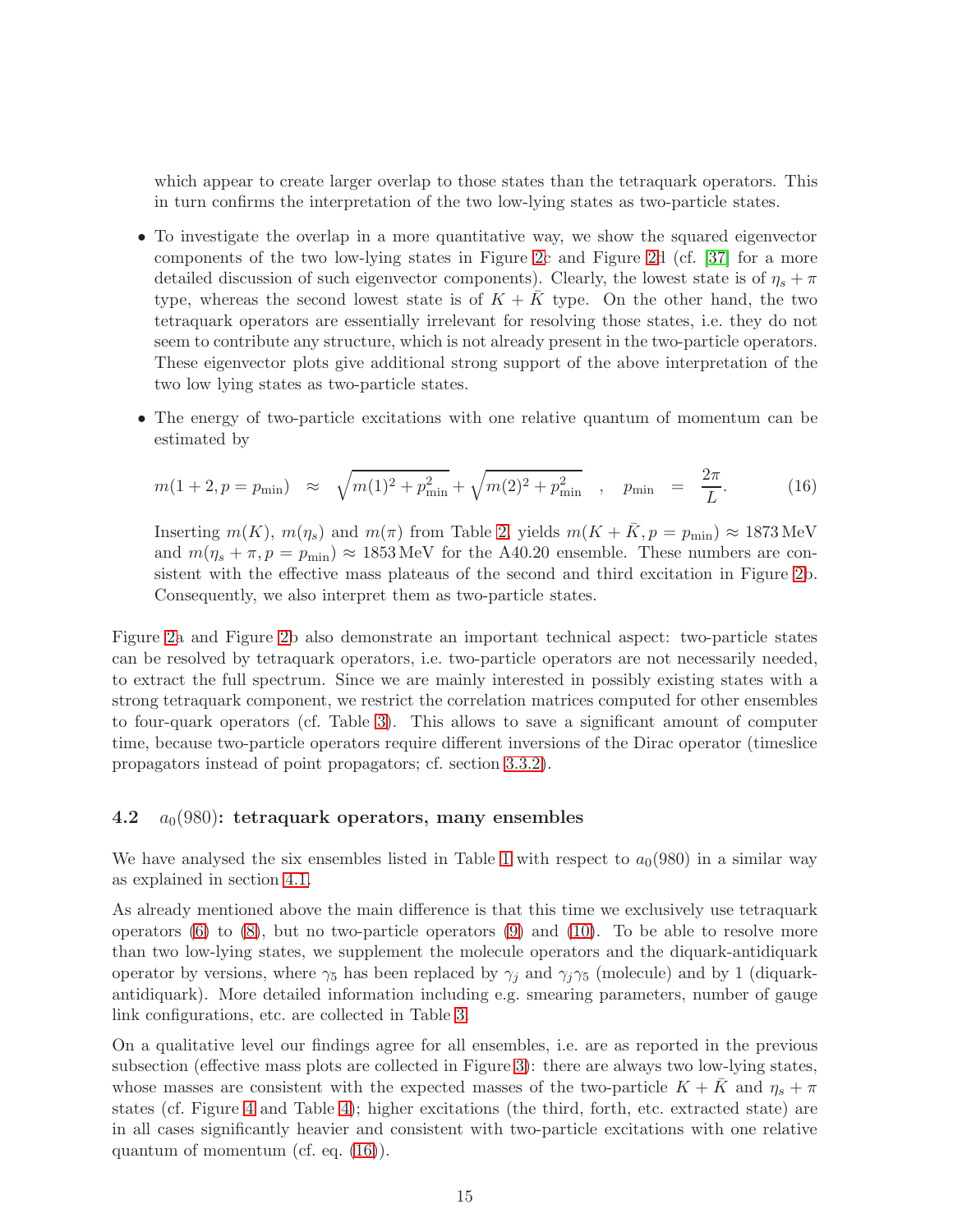<span id="page-15-0"></span>

Figure 3:  $a_0(980)$  sector, various ensembles, some of them with twisted mass strange quarks  $s^+\overline{s}^+$ , others with  $s^+\overline{s}^-$ . Effective masses as a function of the temporal separation. Horizontal lines indicate the expected two-particle  $K + \bar{K}$  and  $\eta_s + \pi$  energy levels.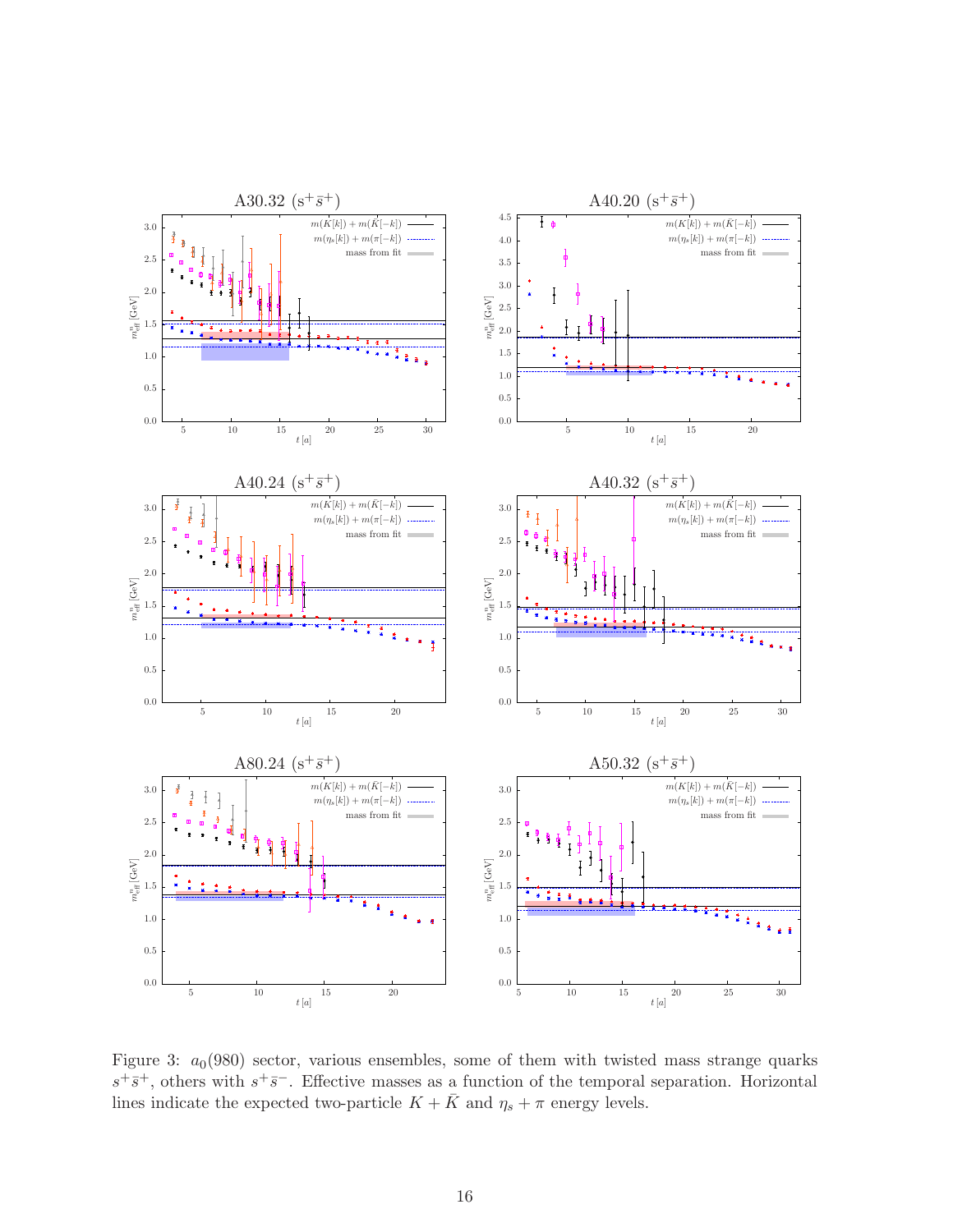<span id="page-16-2"></span>

<span id="page-16-1"></span>Figure 4: The two lowest energy levels  $E_0$  and  $E_1$  obtained by our simulations in the  $a_0(980)$  $(s^+\bar{s}^+)$  and in the  $\kappa$  sector (cf. also Table [4\)](#page-16-1) as a function of  $m_{\pi^+}$ . Additionally, the energy levels of the non-interacting states are included as solid lines.

|                  | ensemble | $t_0$          | $t_{\rm min}$  | $t_{\rm max}$ | $E_0$ in MeV | $E_1$ in MeV |
|------------------|----------|----------------|----------------|---------------|--------------|--------------|
| $a_0(980)$       | A40.24   | $\overline{2}$ | 5              | 12            | 1199(43)     | 1343(24)     |
| $(s^+\bar{s}^+)$ | A30.32   | 3              | 7              | 16            | 1078(129)    | 1327(66)     |
|                  | A80.24   | 3              | 4              | 12            | 1321(39)     | 1408(31)     |
| $a_0(980)$       | A40.20   |                | $\overline{5}$ | 12            | 1073(48)     | 1195(51)     |
| $(s^+\bar{s}^-)$ | A40.32   | 3              | 7              | 16            | 1098(77)     | 1210(40)     |
|                  | A50.32   | 5              | 6              | 16            | 1130(77)     | 1236(48)     |
| $\kappa$         | A30.32   | 3              |                | 16            | 888(30)      | 1243(72)     |
|                  | A40.24   | 3              | 5              | 12            | 905(47)      | 1316(87)     |
|                  | A80.24   | 3              | 5              | 12            | 1060(50)     | 1345(150)    |

Table 4: The two lowest energy levels  $E_0$  and  $E_1$  in the  $a_0(980)$  and in the  $\kappa$  sector (cf. also Figure [4\)](#page-16-2).

To summarise, in the lattice setup and ensembles we are studying there is no indication of any additional low-lying tetraquark state.

#### <span id="page-16-0"></span>4.3  $\kappa$ : tetraquark operators, many ensembles

The analysis for the  $\kappa$  sector  $(I(J^P) = 1/2(0^+))$  closely parallels the analysis of the  $a_0(980)$ sector presented above.

We consider correlation matrices containing a  $K\pi$  molecule operator [\(11\)](#page-9-0) and analogue versions with  $\gamma_5$  replaced by  $\gamma_i$  and  $\gamma_i \gamma_5$  as well as an diquark-antidiquark operator ([\(12\)](#page-9-1) and a similar operator with  $\gamma_5$  replaced by 1). More detailed information including e.g. smearing parameters, number of gauge link configurations, etc. are collected in Table [3.](#page-6-0)

As has been explained in section [3.2.1](#page-10-1) in twisted mass lattice QCD isospin  $I$  is not a quantum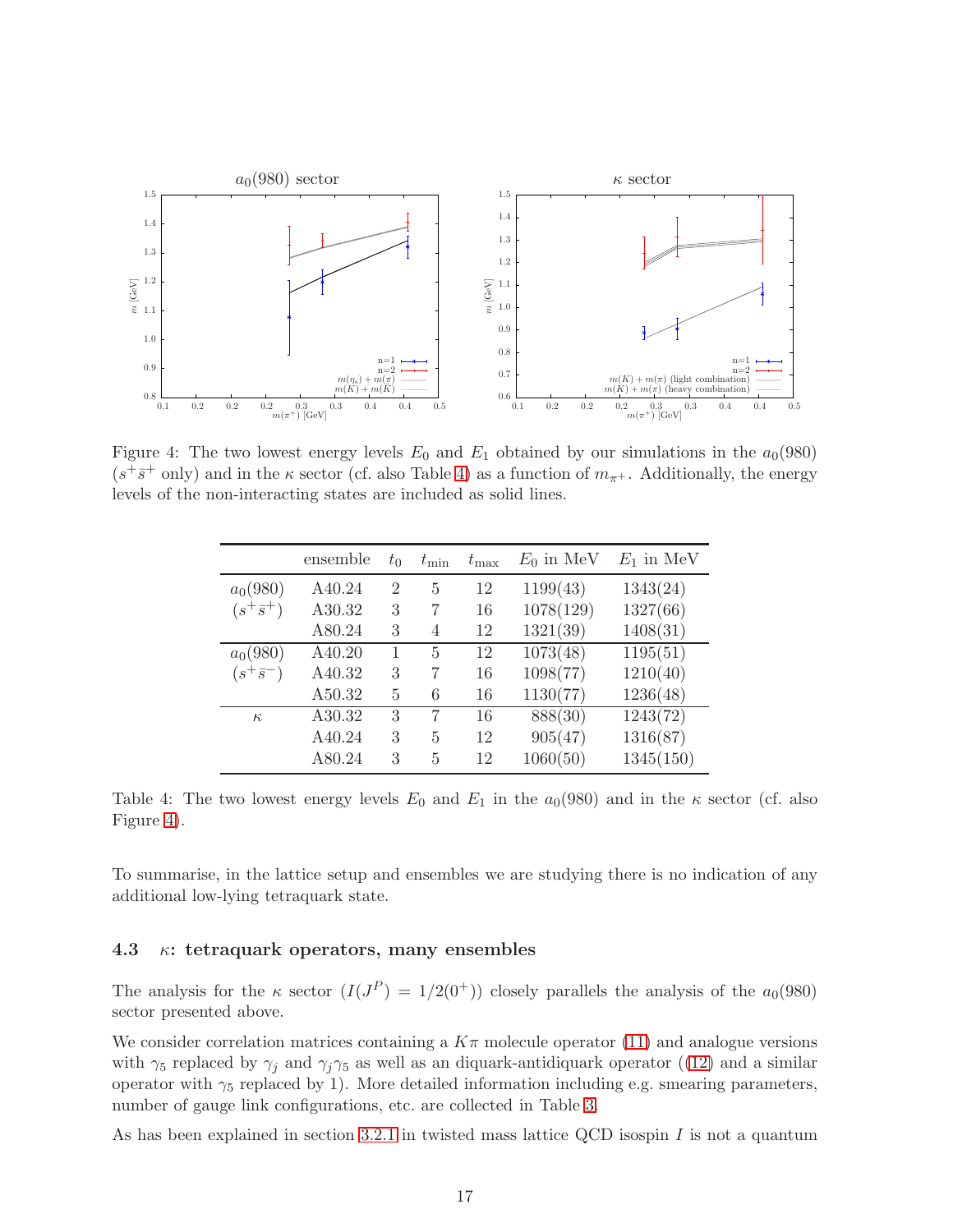number. Therefore, it is not sufficient to only resolve  $I = 1/2$  two-particle  $K + \pi$  states. One has to take into account also mixing with  $I = 3/2$  two-particle  $K + \pi$  states, i.e. it is necessary to resolve these two types of low-lying two-particle states at the same time.

Effective mass plots for ensembles A30.32, A40.24 and A80.24 (cf. Table [1\)](#page-4-0) are shown in Figure [5](#page-17-0) together with the expected energy levels of two-particle  $K + \pi$  states (obtained via eq. [\(16\)](#page-14-0) and the meson masses collected in Table [2\)](#page-5-1). While effective mass plateaus are consistent with these expected two-particle energy levels, there is no indication of any additional low lying state, i.e. of a possibly existing bound  $\kappa$  state. While this is suggested by experimental data, it contradicts the findings of a similar recent lattice study of  $\kappa$  [\[20\]](#page-20-9). Currently we have no explanation for this qualitative discrepancy of two rather similar lattice computations (same operators, no disconnected diagrams, similar quark masses).

<span id="page-17-0"></span>

Figure 5:  $\kappa$  sector, various ensembles. Effective masses as a function of the temporal separation. Horizontal lines indicate the expected two-particle  $K + \pi$  energy levels.

Results for the two lowest energy levels are collected in Figure [4](#page-16-2) and Table [4.](#page-16-1)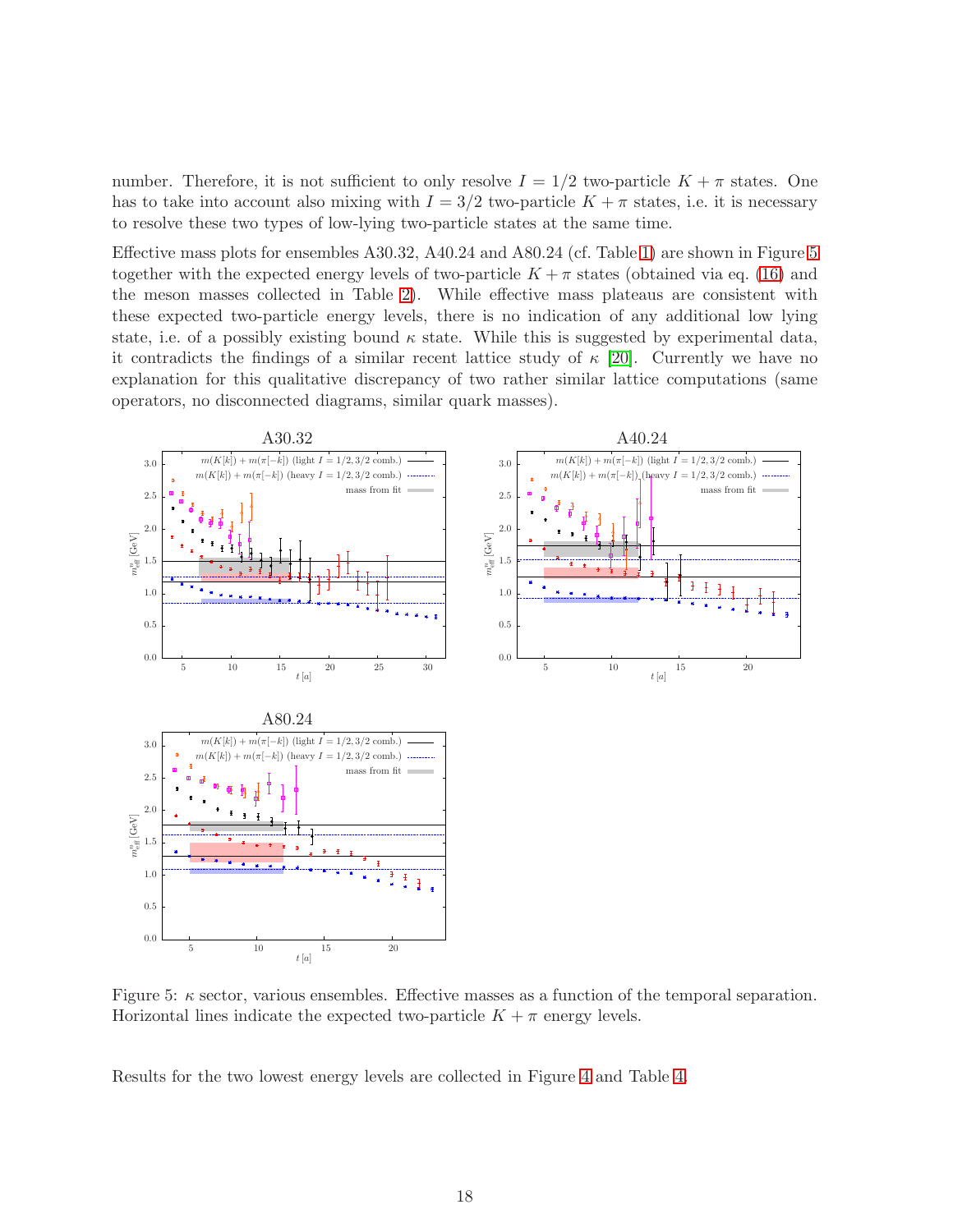# 5 Conclusions and outlook

This work represents a first necessary step in the long term project of studying the scalar mesons and their properties on the lattice. The main goal of this work was to develop and test those techniques that can be effectively exploited for studying the contribution of four-quark operators in mesons, especially in the context of the twisted mass formulation of lattice QCD.

In particular we computed the low-lying spectrum in the  $a_0(980)$  and  $\kappa$  sectors by employing trial states designed to have a substantial overlap with both two-particle and possibly existing tetraquark states. With our ensembles we did not see additional states beside those that can be identified with the expected two-particle spectrum. In fact for all our ensembles we observed two low lying states in correspondence with the  $K + K$  and  $\eta_s + \pi$  thresholds in the  $a_0(980)$ sector and the  $K + \pi (I = 1/2$  and  $I = 3/2)$  threshold in the  $\kappa$  sector. The next states appear roughly consistent with excitations of the first quantum of momentum  $(2\pi/L)$  on top of those thresholds. This is somewhat difficult to reconcile with the additional state found by [\[20\]](#page-20-9) in the  $\kappa$ , in spite of the rather similar lattice setups.

We find that the low lying spectrum has essentially exclusively overlap to two-particle trial states. This suggests that the states that we see are, indeed, the expected two-particles states at the threshold and not tightly bound states either of molecular type or diquark-antidiquark type.

On the basis of this, we can conclude that either our choice of operators has negligible overlap with the wave function of the resonances  $a_0(980)$  and  $\kappa$ , or that our volumes are not large enough to identify those states.

These conclusions can be strengthened by studying more volumes, by introducing twisted boundary conditions [\[51\]](#page-22-7) and by studying further trial states of different type. As for the latter, it will be crucial to combine four quarks with traditional quark-antiquark operators, but disconnected diagrams will be necessary for that. As for the volume dependence, we plan to use the finite volume formulae of Lüscher  $[52, 13, 53, 14, 15]$  $[52, 13, 53, 14, 15]$  $[52, 13, 53, 14, 15]$  $[52, 13, 53, 14, 15]$  $[52, 13, 53, 14, 15]$  and their extensions to multiple channels developed in [\[54,](#page-22-10) [55,](#page-22-11) [56,](#page-22-12) [57\]](#page-22-13). At present, our limited number of volumes is insufficient for such an analysis. Corresponding computations are in progress.

Another possible development consists in studying four-quark states that include the charm quark. This is a natural extension thanks also to the presence of a dynamical charm quark in the ETMC gauge configurations. This direction is also being explored in particular in the context of the tetraquark candidates  $D_{s0}^*$  and  $D_{s1}^*$ .

# Acknowledgements

It is a great pleasure to thank Akaki Rusetsky for many enlightening discussions. We also acknowledge helpful discussions with Vladimir Galkin, Vincent Mathieu, Francesco Di Renzo and Christian Wiese. We thank Konstantin Ottnad for providing analysis code, and Marco Cristoforetti for his contribution in a preliminary phase of this project.

M.G. was supported by the Marie-Curie European training network ITN STRONGnet grant PITN-GA-2009-238353. L.S. and acknowledge support from the AuroraScience project funded by the Province of Trento and INFN. M.D.B. is currently funded by the Irish Research Council,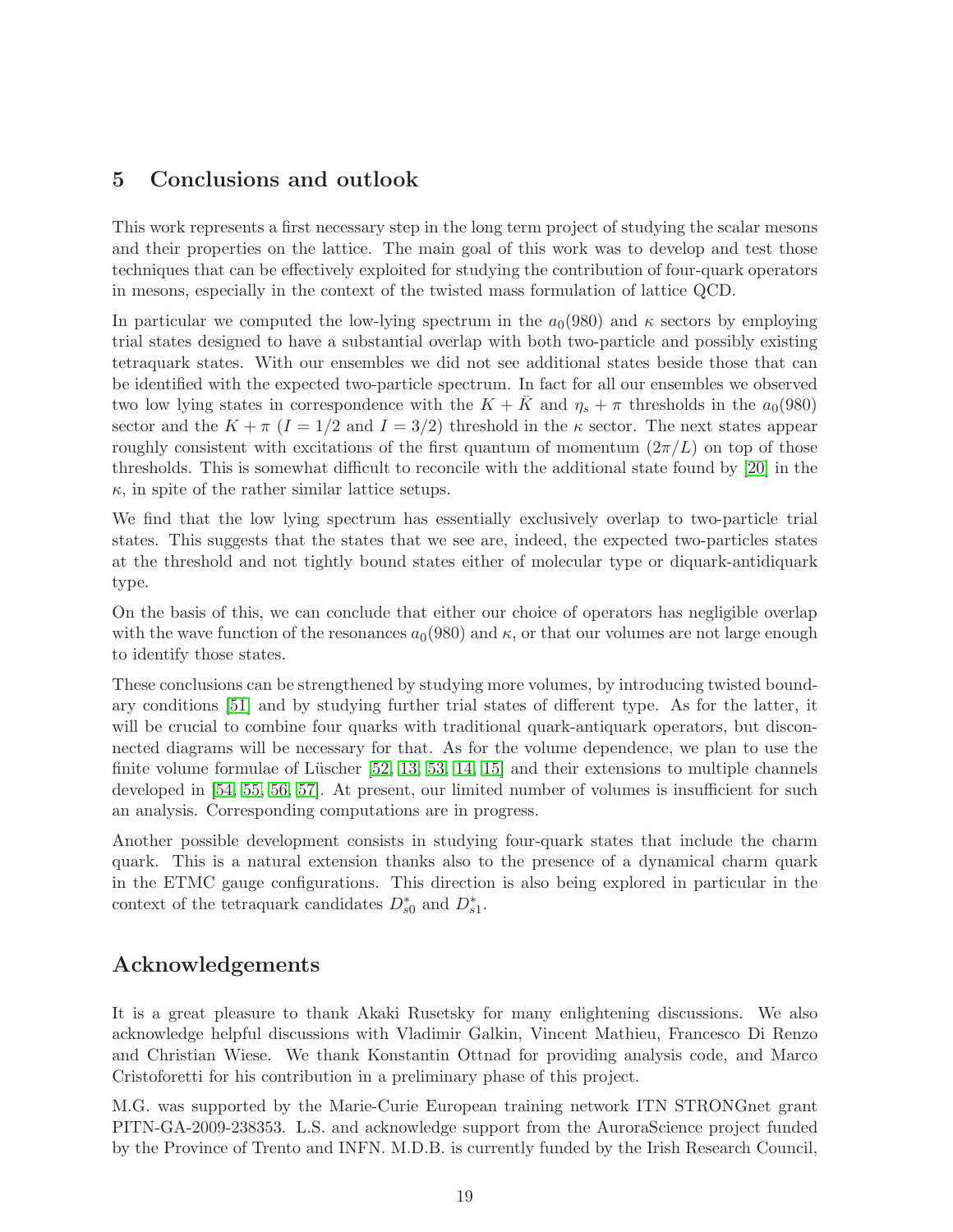acknowledges support by STRONGnet and the AuroraScience project, and is grateful for the hospitality at ECT<sup>\*</sup> and the University of Cyprus, where part of this work was carried out. M.W. acknowledges support by the Emmy Noether Programme of the DFG (German Research Foundation), grant WA 3000/1-1. This work is supported in part by the DFG and the NSFC through funds provided to the Sino-German CRC 110 "Symmetries and the Emergence of Structure in QCD". For parts of this project we used computer time that was made available to us by the John von Neumann-Institute for Computing (NIC) on the JUDGE system in Jülich. In particular we thank U.-G. Meißner for granting us access on JUDGE. This work was partly supported by funding received from the Cyprus Research Promotion Foundation under contracts PENEK/0609/17 and KY-ΓA/0310/02 and the infrastructure project Cy-Tera co-funded by the European Regional Development Fund and the Republic of Cyprus through the Research Promotion Foundation (Project Cy-Tera NEA YΠO∆OMH/ΣTPATH/0308/31). This work was supported in part by the Helmholtz International Center for FAIR within the framework of the LOEWE program launched by the state of Hesse. J.D and C.U. were supported by the Bonn-Cologne Graduate School (BCGS) of Physics and Astronomie.

Part of the computations presented here were performed on the Aurora system in Trento.

## <span id="page-19-0"></span>References

- <span id="page-19-1"></span>[1] R. L. Jaffe, "Exotica," Phys. Rept. 409, 1 (2005) [Nucl. Phys. Proc. Suppl. 142, 343 (2005)] [\[arXiv:hep-ph/0409065\]](http://arxiv.org/abs/hep-ph/0409065).
- <span id="page-19-2"></span>[2] C. Amsler and N. A. Tornqvist, "Mesons beyond the naive quark model," Phys. Rept. 389, 61 (2004).
- [3] C. J. Morningstar and M. J. Peardon, "The glueball spectrum from an anisotropic lattice study," Phys. Rev. D 60, 034509 (1999) [\[hep-lat/9901004\]](http://arxiv.org/abs/hep-lat/9901004).
- <span id="page-19-3"></span>[4] R. L. Jaffe, "Multi-quark hadrons. 1. The phenomenology of (2 quark 2 anti-quark) mesons," Phys. Rev. D 15, 267 (1977).
- <span id="page-19-5"></span><span id="page-19-4"></span>[5] R. L. Jaffe, "Multi-quark hadrons. 2. Methods," Phys. Rev. D 15, 281 (1977).
- [6] L. Maiani, F. Piccinini, A. D. Polosa and V. Riquer, "A New look at scalar mesons," Phys. Rev. Lett. 93, 212002 (2004) [\[hep-ph/0407017\]](http://arxiv.org/abs/hep-ph/0407017).
- <span id="page-19-6"></span>[7] A. H. Fariborz, R. Jora and J. Schechter, "Toy model for two chiral nonets," Phys. Rev. D 72, 034001 (2005) [\[hep-ph/0506170\]](http://arxiv.org/abs/hep-ph/0506170).
- <span id="page-19-7"></span>[8] F. Giacosa, "Strong and electromagnetic decays of the light scalar mesons interpreted as tetraquark states," Phys. Rev. D 74, 014028 (2006) [\[hep-ph/0605191\]](http://arxiv.org/abs/hep-ph/0605191).
- <span id="page-19-8"></span>[9] D. Parganlija, P. Kovacs, G. Wolf, F. Giacosa and D. H. Rischke, "Meson vacuum phenomenology in a three-flavor linear sigma model with (axial-)vector mesons," [arXiv:1208.0585](http://arxiv.org/abs/1208.0585) [hep-ph].
- <span id="page-19-9"></span>[10] V. Crede and C. A. Meyer, Prog. Part. Nucl. Phys. 63, 74 (2009) [\[arXiv:0812.0600](http://arxiv.org/abs/0812.0600) [hep-ex]].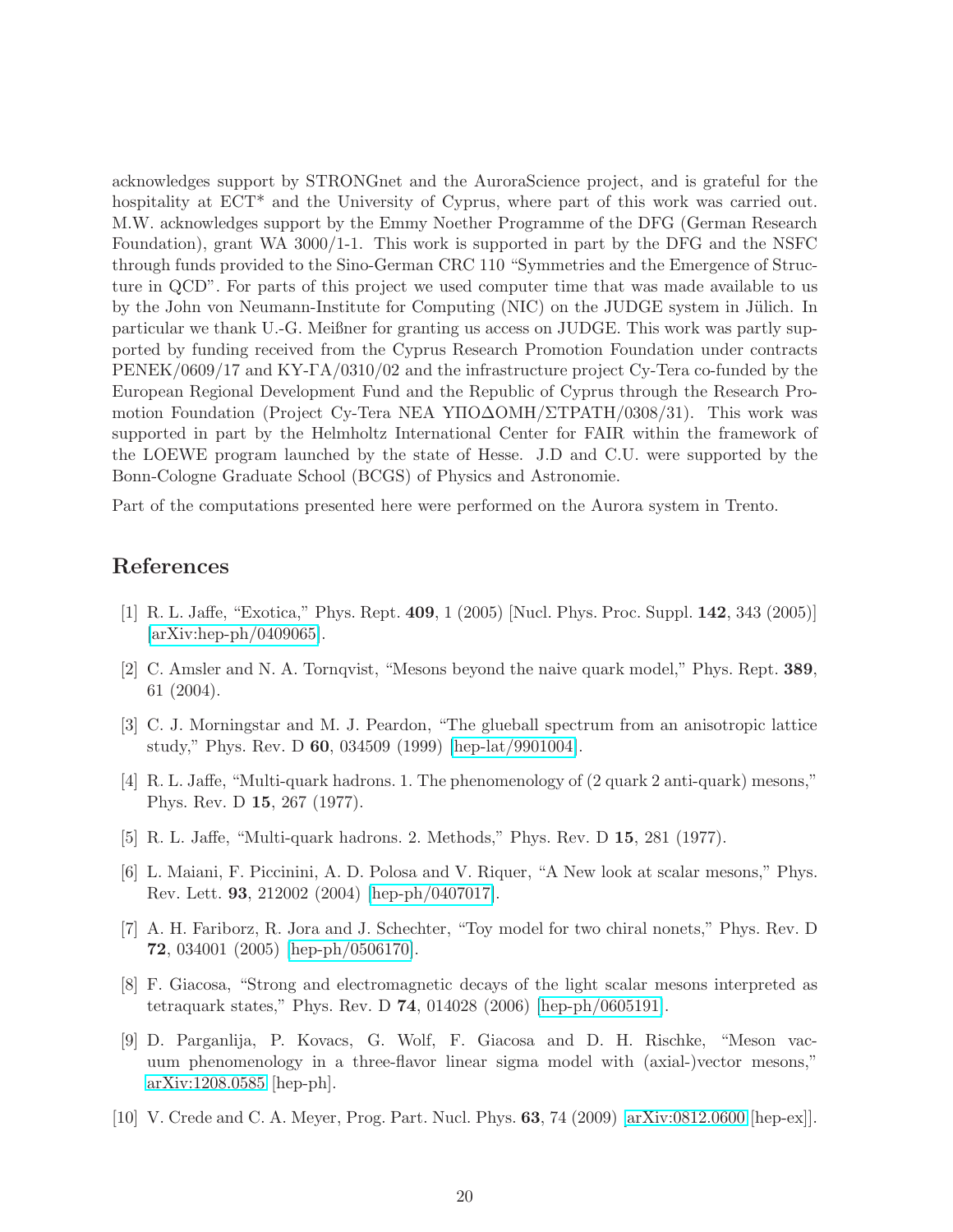- <span id="page-20-1"></span><span id="page-20-0"></span>[11] E. Klempt and A. Zaitsev, "Glueballs, hybrids, multiquarks. experimental facts versus QCD inspired concepts," Phys. Rept. 454, 1 (2007) [\[arXiv:0708.4016](http://arxiv.org/abs/0708.4016) [hep-ph]].
- <span id="page-20-2"></span>[12] K. Nakamura et al. [Particle Data Group Collaboration], "Review of particle physics," J. Phys. G 37, 075021 (2010) and 2011 partial update for the 2012 edition.
- <span id="page-20-3"></span>[13] M. Lüscher, "Volume Dependence of the energy spectrum in massive quantum field theories. 2. Scattering states," Commun. Math. Phys. 105, 153 (1986).
- <span id="page-20-4"></span>[14] M. Lüscher, "Two particle states on a torus and their relation to the scattering matrix," Nucl. Phys. B 354, 531 (1991).
- <span id="page-20-5"></span>[15] M. Lüscher, "Signatures of unstable particles in finite volume," Nucl. Phys. B 364, 237 (1991).
- <span id="page-20-6"></span>[16] U. J. Wiese, "Identification of resonance parameters from the finite volume energy spectrum," Nucl. Phys. Proc. Suppl. 9, 609 (1989).
- <span id="page-20-7"></span>[17] M. Döring, U. G. Meißner, E. Oset and A. Rusetsky, "Scalar mesons moving in a finite volume and the role of partial wave mixing," [arXiv:1205.4838](http://arxiv.org/abs/1205.4838) [hep-lat].
- [18] S. Prelovsek and D. Mohler, "A Lattice study of light scalar tetraquarks," Phys. Rev. D 79, 014503 (2009) [\[arXiv:0810.1759](http://arxiv.org/abs/0810.1759) [hep-lat]].
- <span id="page-20-8"></span>[19] K. Jansen et al. [ETM Collaboration], "Meson masses and decay constants from unquenched lattice QCD," Phys. Rev. D 80, 054510 (2009) [\[arXiv:0906.4720](http://arxiv.org/abs/0906.4720) [hep-lat]].
- <span id="page-20-9"></span>[20] S. Prelovsek, T. Draper, C. B. Lang, M. Limmer, K. -F. Liu, N. Mathur and D. Mohler, "Lattice study of light scalar tetraquarks with  $I = 0, 2, 1/2, 3/2$ : are  $\sigma$  and  $\kappa$  tetraquarks?," Phys. Rev. D 82, 094507 (2010) [\[arXiv:1005.0948](http://arxiv.org/abs/1005.0948) [hep-lat]].
- <span id="page-20-10"></span>[21] C. Alexandrou and G. Koutsou, "The static tetraquark and pentaquark potentials," Phys. Rev. D 71, 014504 (2005) [\[hep-lat/0407005\]](http://arxiv.org/abs/hep-lat/0407005).
- <span id="page-20-11"></span>[22] F. Okiharu, H. Suganuma and T. T. Takahashi, "Detailed analysis of the tetraquark potential and flip-flop in SU(3) lattice QCD," Phys. Rev. D  $72$ , 014505 (2005) [\[hep-lat/0412012\]](http://arxiv.org/abs/hep-lat/0412012).
- <span id="page-20-12"></span>[23] M. Wagner [ETM Collaboration], "Static-static-light-light tetraquarks in lattice QCD," Acta Phys. Polon. Supp. 4, 747 (2011) [\[arXiv:1103.5147](http://arxiv.org/abs/1103.5147) [hep-lat]].
- <span id="page-20-13"></span>[24] P. Bicudo and M. Wagner, "Lattice QCD signal for a bottom-bottom tetraquark," [arXiv:1209.6274](http://arxiv.org/abs/1209.6274) [hep-ph].
- <span id="page-20-14"></span>[25] M. Kalinowski and M. Wagner, "Strange and charm meson masses from twisted mass lattice QCD," [arXiv:1212.0403](http://arxiv.org/abs/1212.0403) [hep-lat].
- <span id="page-20-15"></span>[26] **ETM** Collaboration, R. Baron *et al.*, "Status of ETMC simulations with  $N_f = 2 + 1 + 1$ twisted mass fermions," PoS LATTICE2008, 094 (2008) [\[arXiv:0810.3807](http://arxiv.org/abs/0810.3807) [hep-lat]].
- <span id="page-20-16"></span>[27] **ETM** Collaboration, R. Baron *et al.*, "First results of ETMC simulations with  $N_f = 2+1+1$ maximally twisted mass fermions," PoS LATTICE2009, 104 (2009) [\[arXiv:0911.5244](http://arxiv.org/abs/0911.5244) [heplat]].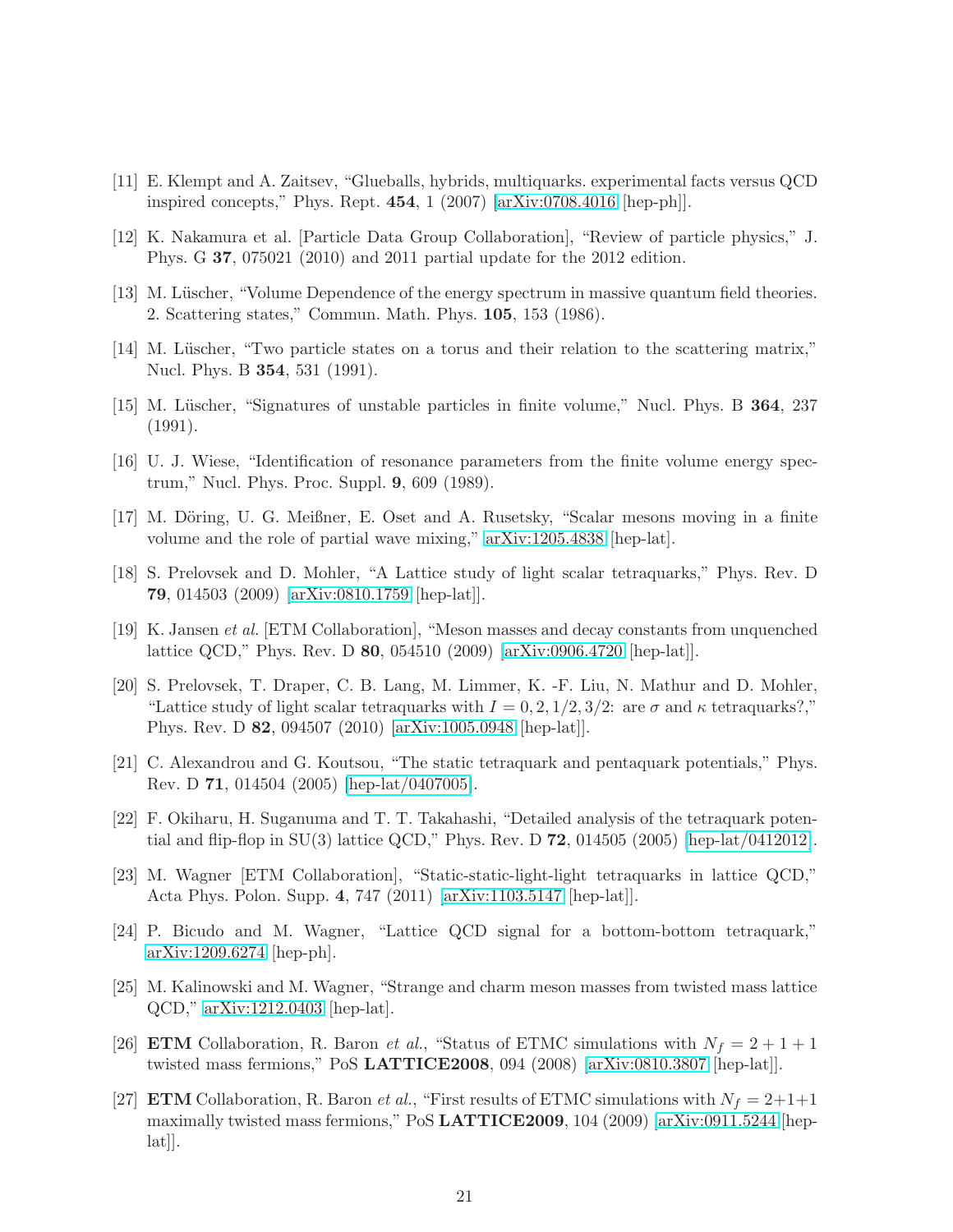- <span id="page-21-1"></span><span id="page-21-0"></span>[28] **ETM** Collaboration, R. Baron *et al.*, "Light hadrons from lattice QCD with light  $(u, d)$ , strange and charm dynamical quarks," JHEP 1006, 111 (2010) [\[arXiv:1004.5284](http://arxiv.org/abs/1004.5284) [hep-lat]].
- <span id="page-21-2"></span>[29] **ETM** Collaboration, R. Baron *et al.*, "Light hadrons from  $N_f = 2+1+1$  dynamical twisted mass fermions," PoS LATTICE2010, 123 (2010) [\[arXiv:1101.0518](http://arxiv.org/abs/1101.0518) [hep-lat]].
- [30] J. O. Daldrop, C. Alexandrou, M. D. Brida, M. Gravina, L. Scorzato, C. Urbach and M. Wagner, "Lattice investigation of the tetraquark candidates  $a_0(980)$  and  $\kappa$ ," PoS LAT-TICE 2012, 161 (2012) [\[arXiv:1211.5002](http://arxiv.org/abs/1211.5002) [hep-lat]].
- <span id="page-21-4"></span><span id="page-21-3"></span>[31] Y. Iwasaki, "Renormalization group analysis of lattice theories and improved lattice action: two-dimensional non-linear  $\mathcal{O}(N)$  sigma model," Nucl. Phys. B 258, 141 (1985).
- [32] ALPHA Collaboration, R. Frezzotti, P. A. Grassi, S. Sint and P. Weisz, "Lattice QCD with a chirally twisted mass term," JHEP  $0108$ , 058 (2001) [\[arXiv:hep-lat/0101001\]](http://arxiv.org/abs/hep-lat/0101001).
- <span id="page-21-5"></span>[33] R. Frezzotti and G. C. Rossi, "Twisted-mass lattice QCD with mass non-degenerate quarks," Nucl. Phys. Proc. Suppl. 128 (2004) 193 [\[arXiv:hep-lat/0311008\]](http://arxiv.org/abs/hep-lat/0311008).
- <span id="page-21-6"></span>[34] T. Chiarappa *et al.*, "Numerical simulation of QCD with  $u, d, s$  and c quarks in the twistedmass Wilson formulation," Eur. Phys. J. C 50, 373 (2007) [\[arXiv:hep-lat/0606011\]](http://arxiv.org/abs/hep-lat/0606011).
- <span id="page-21-8"></span><span id="page-21-7"></span>[35] R. Frezzotti and G. C. Rossi, "Chirally improving Wilson fermions. I:  $\mathcal{O}(a)$  improvement," JHEP 0408, 007 (2004) [\[arXiv:hep-lat/0306014\]](http://arxiv.org/abs/hep-lat/0306014).
- [36] **ETM** Collaboration, R. Baron *et al.*, "Computing K and D meson masses with  $N_f = 2 +$ 1+1 twisted mass lattice QCD," Comput. Phys. Commun. 182, 299 (2011) [\[arXiv:1005.2042](http://arxiv.org/abs/1005.2042) [hep-lat]].
- <span id="page-21-9"></span>[37] **ETM** Collaboration, R. Baron *et al.*, "Kaon and D meson masses with  $N_f = 2 + 1 + 1$ twisted mass lattice QCD," PoS LATTICE2010, 130 (2010) [\[arXiv:1009.2074](http://arxiv.org/abs/1009.2074) [hep-lat]].
- <span id="page-21-13"></span>[38] C. Alexandrou, P. .de Forcrand and B. Lucini, "Evidence for diquarks in lattice QCD," Phys. Rev. Lett. 97, 222002 (2006) [\[hep-lat/0609004\]](http://arxiv.org/abs/hep-lat/0609004).
- <span id="page-21-14"></span>[39] M. Wagner et al. [ETM Collaboration], "The static-light baryon spectrum from twisted mass lattice QCD," JHEP 1107, 016 (2011) [\[arXiv:1104.4921](http://arxiv.org/abs/1104.4921) [hep-lat]].
- <span id="page-21-10"></span>[40] S. R. Sharpe and J. M. S. Wu, "Twisted mass chiral perturbation theory at next-to-leading order," Phys. Rev. D 71, 074501 (2005) [\[hep-lat/0411021\]](http://arxiv.org/abs/hep-lat/0411021).
- <span id="page-21-11"></span>[41] R. Frezzotti, G. Martinelli, M. Papinutto and G. C. Rossi, "Reducing cutoff effects in maximally twisted lattice QCD close to the chiral limit," JHEP 0604, 038 (2006) [\[hep-lat/0503034\]](http://arxiv.org/abs/hep-lat/0503034).
- <span id="page-21-12"></span>[42] B. Blossier et al. [European Twisted Mass Collaboration], "Light quark masses and pseudoscalar decay constants from  $N_f = 2$  lattice QCD with twisted mass fermions," JHEP 0804, 020 (2008) [\[arXiv:0709.4574](http://arxiv.org/abs/0709.4574) [hep-lat]].
- <span id="page-21-15"></span>[43] C. B. Lang, L. Leskovec, D. Mohler and S. Prelovsek, " $K\pi$  scattering for isospin  $1/2$  and 3/2 in lattice QCD," [arXiv:1207.3204](http://arxiv.org/abs/1207.3204) [hep-lat].